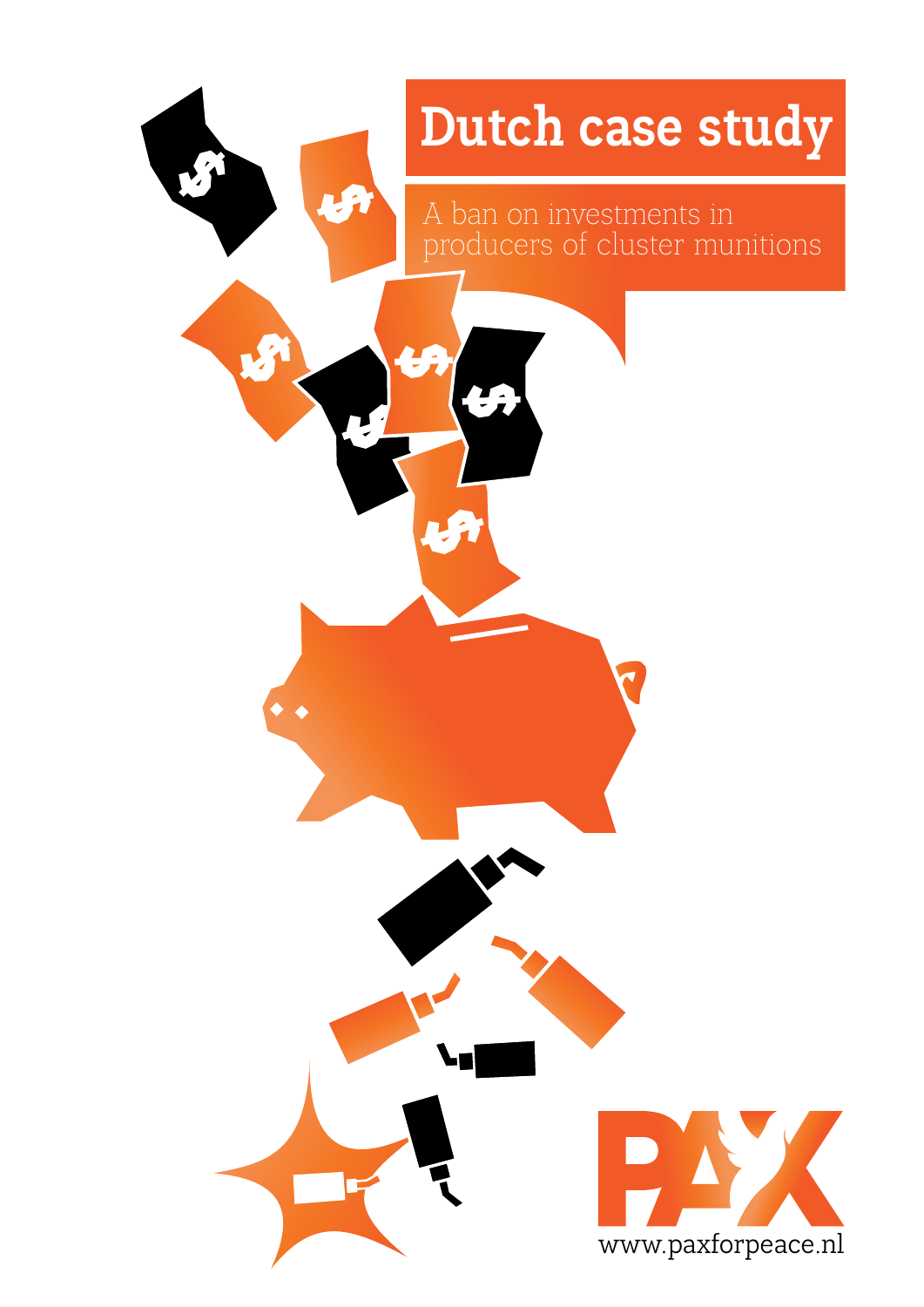#### **Colophon**

Utrecht, August 2015 ISBN/EAN: 978-90-70443-87-0 Serienummer PAX2015/003

**Author** Suzanne Oosterwijk

**Cover**  Het IJzeren Gordijn, The Netherlands

**A publication by**

PAX, The Netherlands

#### **Acknowledgements**

We would like to thank all the financial institutions, the Authority for Financial Markets, rating agencies and trade associations that have provided invaluable input for this case study. Furthermore, we thank the following people for their advise and input: Roos Boer, Amber de Graaf, Katherine Harrison, Anniek Herder, Daan Kayser, Amy Little, Barbara Kuepper, Iris Ruijs, Miriam Struyk, Mary Wareham and Joeri de Wilde.

For additional information please contact info@paxforpeace.nl.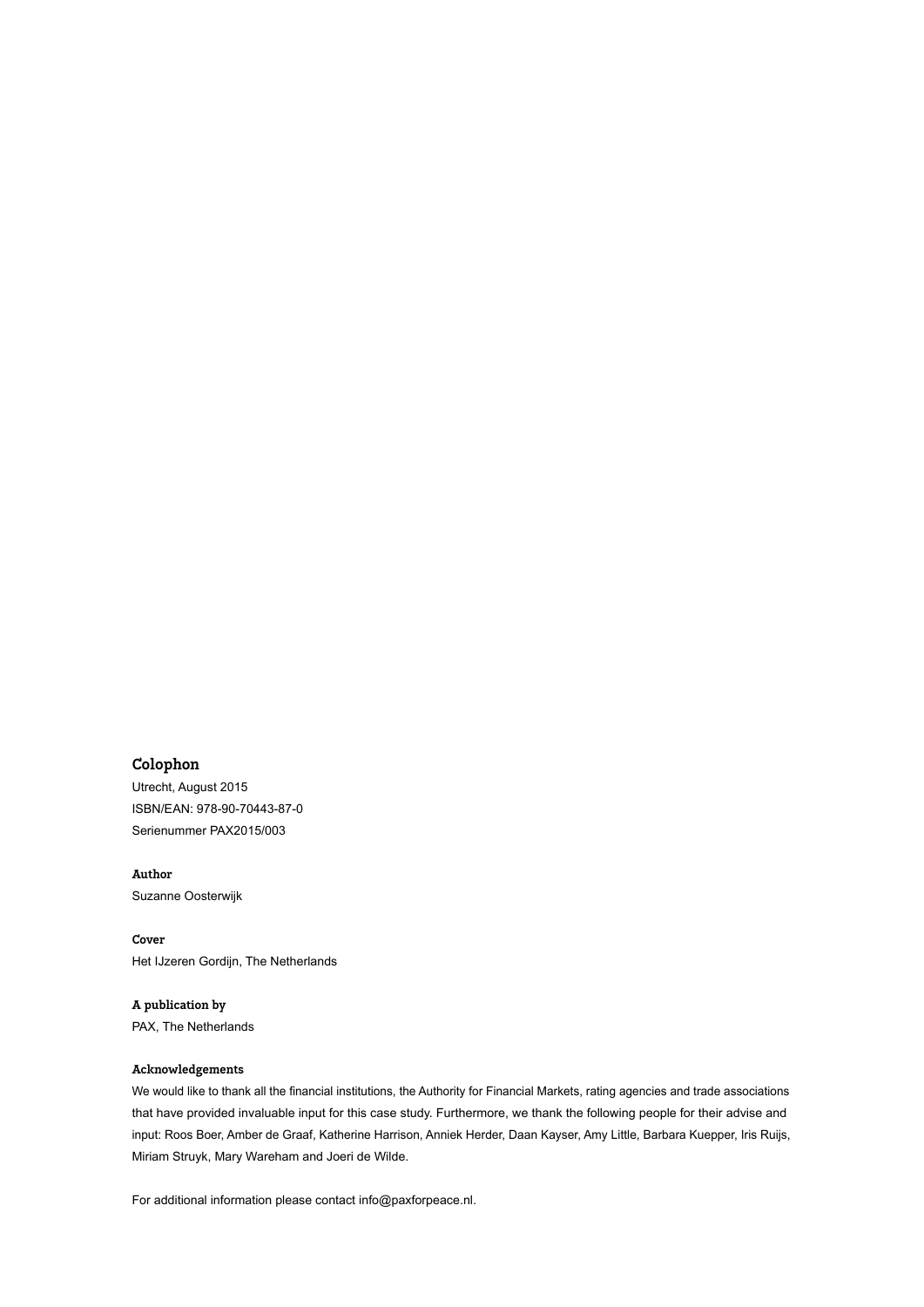#### **About PAX** (formerly IKV Pax Christi)

**PAX** stands for peace. Together with people in conflict areas and critical citizens in the Netherlands, we work on a dignified, democratic and peaceful society, everywhere in the world.

Peace requires courage. The courage to believe that peace is possible, to row against the tide, to speak out and to carry on no matter what. Everyone in the world can contribute to peace, but that takes courage. The courage to praise peace, to shout it from the rooftops and to write it on the walls. The courage to call politicians to accountability and to look beyond your own boundaries. The courage to address people and to invite them to take part, regardless of their background.

**PAX** brings people together who have the courage to stand for peace. We work together with people in conflict areas, visit politicians and combine efforts with committed citizens. **www.paxforpeace.nl**.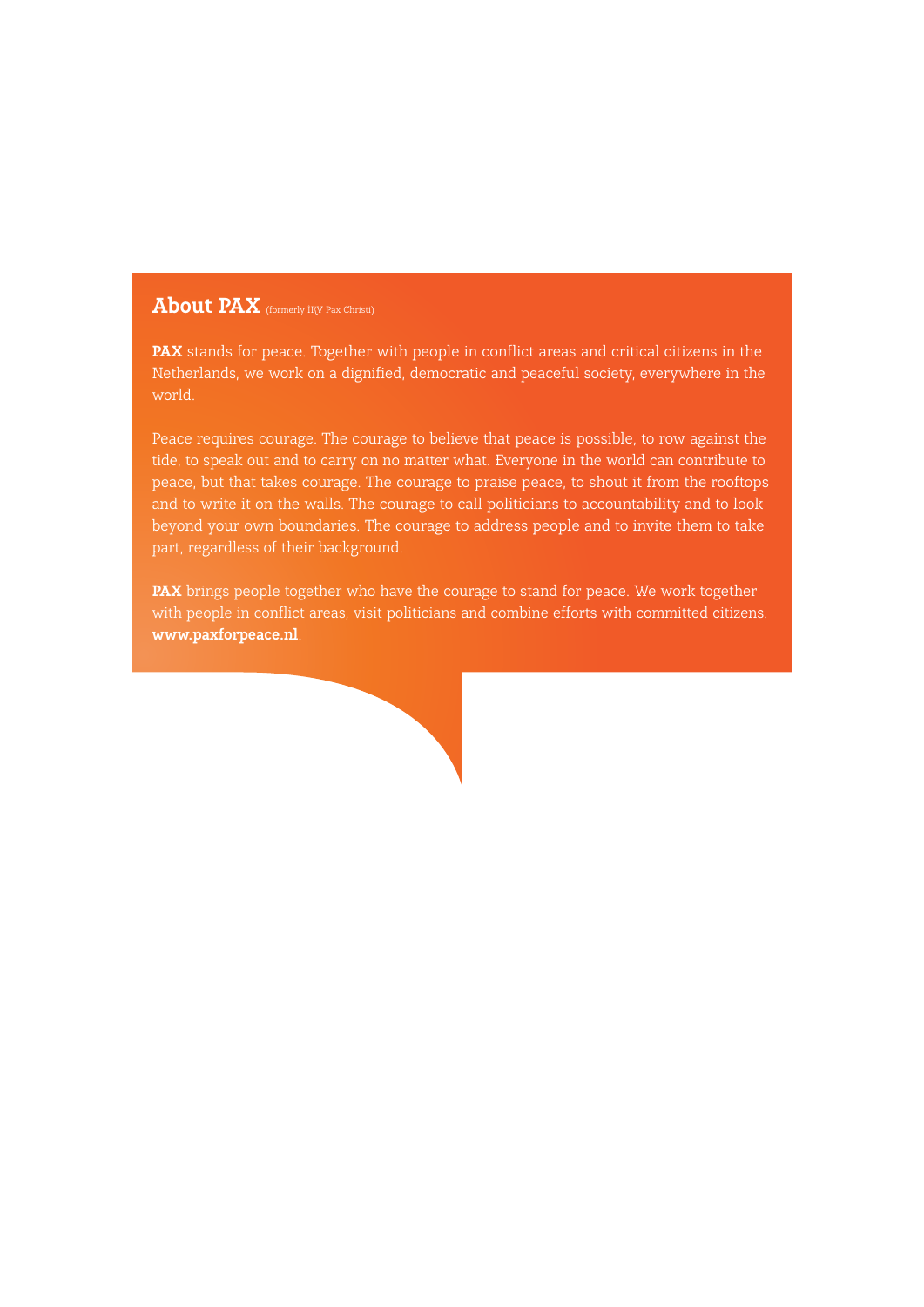### Contents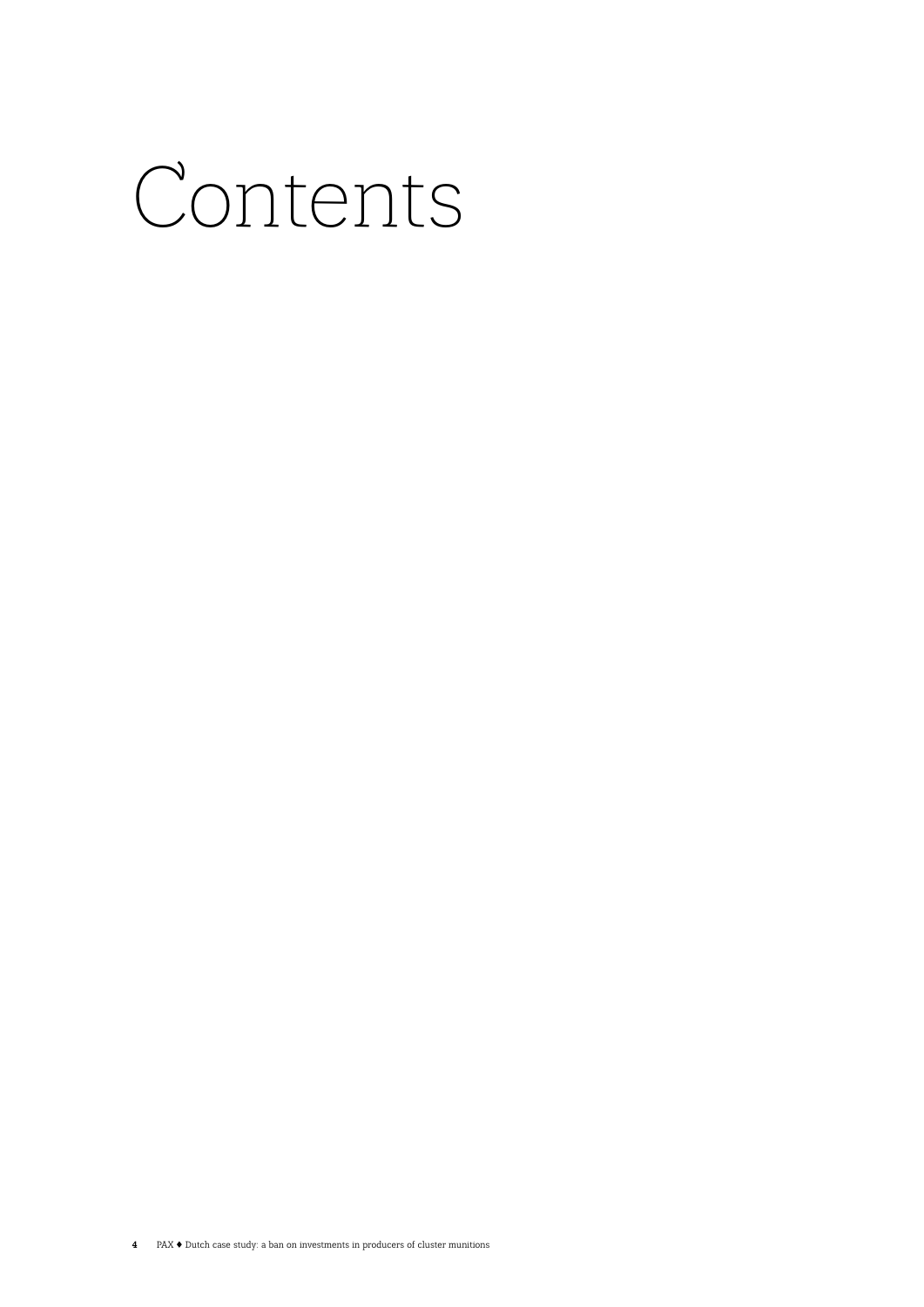|    | Summary                                                                               | 6  |
|----|---------------------------------------------------------------------------------------|----|
|    | <i>introduction</i>                                                                   | 8  |
| 1. | Investments in cluster munitions producers                                            | 12 |
|    | Background<br>1.1                                                                     | 12 |
|    | 1.2 <sub>1</sub><br>Towards a ban on investments in cluster munitions producers       | 13 |
| 2. | A ban on investments in cluster munitions producers                                   | 14 |
|    | The prohibition on direct and demonstrable investments<br>2.1                         | 14 |
|    | 2.2<br>PAX's commentary on the Dutch investment prohibition                           | 14 |
|    | Impact on investments<br>2.3                                                          | 19 |
|    | $2.4^{\circ}$<br>Commentary on the effects of the ban by Dutch financial institutions |    |
|    | and other stakeholders                                                                | 22 |
|    | 2.4.1 Perceived positive effects of the legislation                                   | 24 |
|    | 2.4.2 Perceived negative effects of the legislation                                   | 26 |
|    | 2.4.3 Conclusion                                                                      | 28 |
| 3. | Conclusion                                                                            | 30 |
|    | References                                                                            | 32 |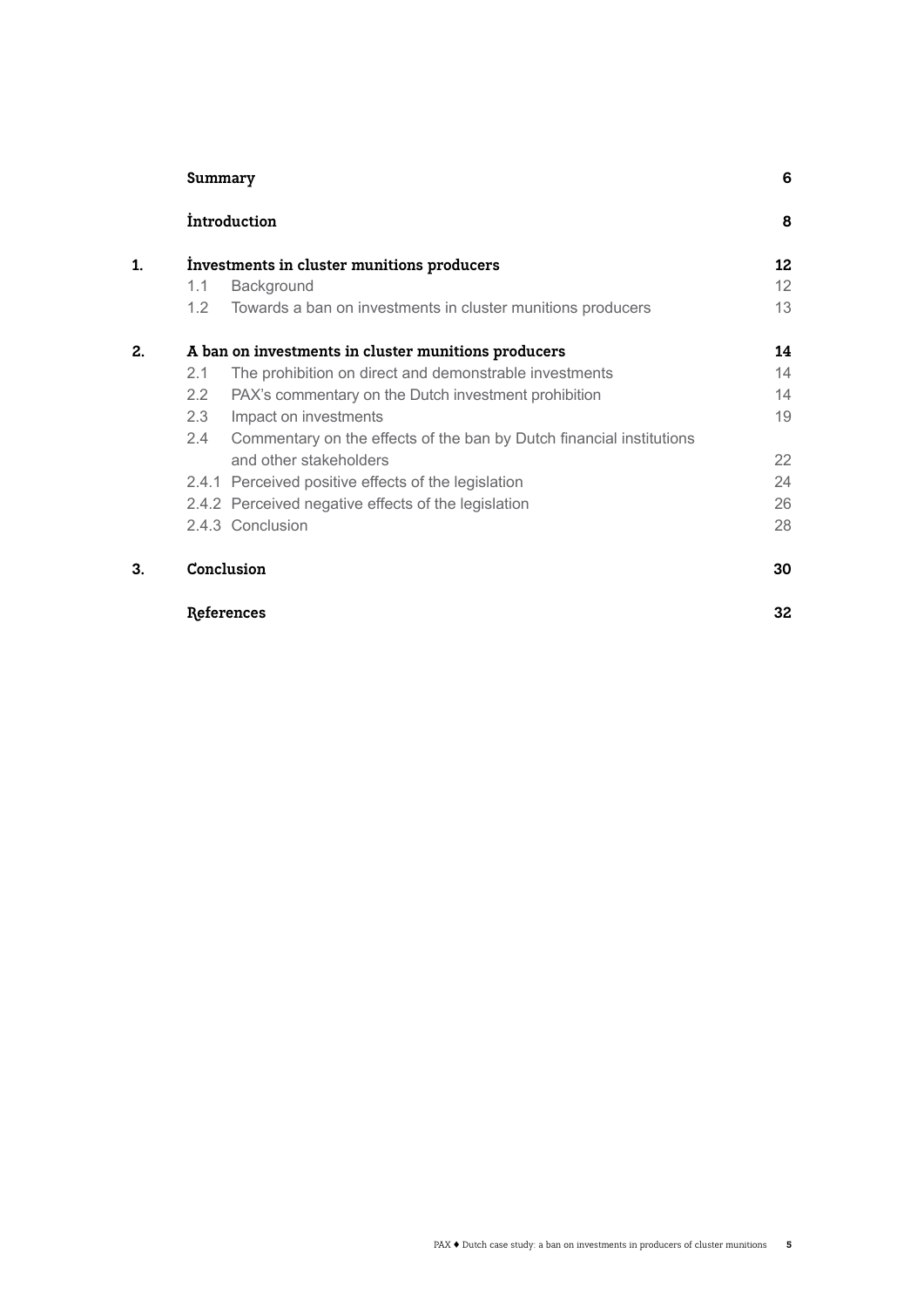## Summary



luster munitions have killed and injured thousands of civilians during their history of use and continue to do so today. They cause widespread harm on impact and remain dangerous, killing and injuring civilians, long after a conflict has ended.

The 2008 Convention on Cluster Munitions (CCM) prohibits the use, production, transfer and stockpiling of cluster munitions. Yet cluster munitions continue to be produced in a number of countries that have not yet outlawed these weapons. Although countries that have joined the Convention must stop producing cluster munitions, some banks and other financial institutions in or from these countries continue to fund the production of cluster munitions by investing in corporations that manufacture them elsewhere. Ten countries have installed national legislation to prevent such investments.

This publication looks at the implications and impact of disinvestment legislation. In order to do so, it examines the Dutch prohibition on direct and demonstrable investments in cluster munitions producers. Futhermore, it presents a number of Dutch financial institutions' and other stakeholders' (such as the ban's regulator and trade associations) views on and experience with the disinvestment ban.

The report highlights both the perceived positive and negative effects of the ban and, in conclusion, holds that it is not only possible to install disinvestment legislation, but that financial institutions largely agree that such a ban is a positive development. PAX hopes that this report will inspire other states to install national disinvestment legislation of their own. The experience with the Dutch law could offer useful insights and lessons for all states, both States Party and States not Party to the CCM.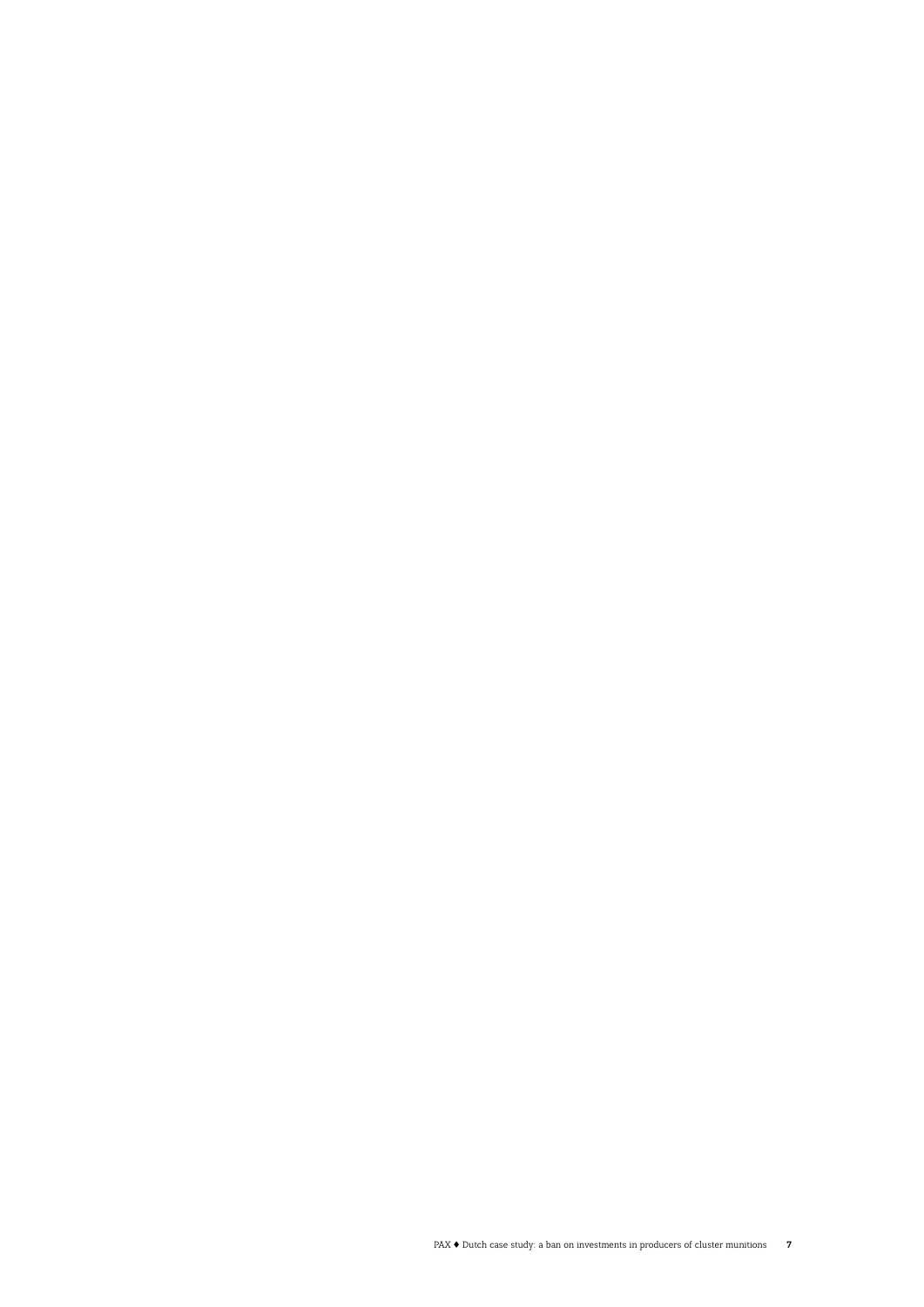## Introduction

I luster munitions contain multiple explosive submunitions. Cluster munitions are dropped from an aircraft or fired from the ground, opening up in mid-air to release tens or hundreds of submunitions, which can saturate an dropped from an aircraft or fired from the ground, opening up in mid-air to release tens or hundreds of submunitions, which can saturate an area up to the size of several football fields. Anybody within the strike area of the cluster munition, be they military or civilian, is likely to be killed or seriously injured. Moreover, many of the submunitions do not explode as intended, which leaves them to function as landmines. Submunitions can remain a fatal threat to anyone in the area long after a conflict ends. Most victims of cluster munitions are civilians.

Driven by a commitment to end the humanitarian harm caused by cluster munitions, a group of 94 states signed the Convention on Cluster Munitions (CCM) on 3 and 4 December 2008. The CCM categorically prohibits the use, production, transfer and stockpiling of cluster munitions. As of August 2015, 117 states have joined the CCM of which 93 are States Parties. III But why would one ban a weapon for the humanitarian harm it causes, yet continue to allow for investments in companies that produce them elsewhere?

Article 1(1)(c) of the Convention on Cluster Munitions states:

*"Each State Party undertakes never under any circumstances to assist, encourage or induce anyone to engage in any activity prohibited to a State Party under this Convention."* 

The Cluster Munition Coalition (CMC)<sup>1</sup> and a growing group of states interpret the prohibition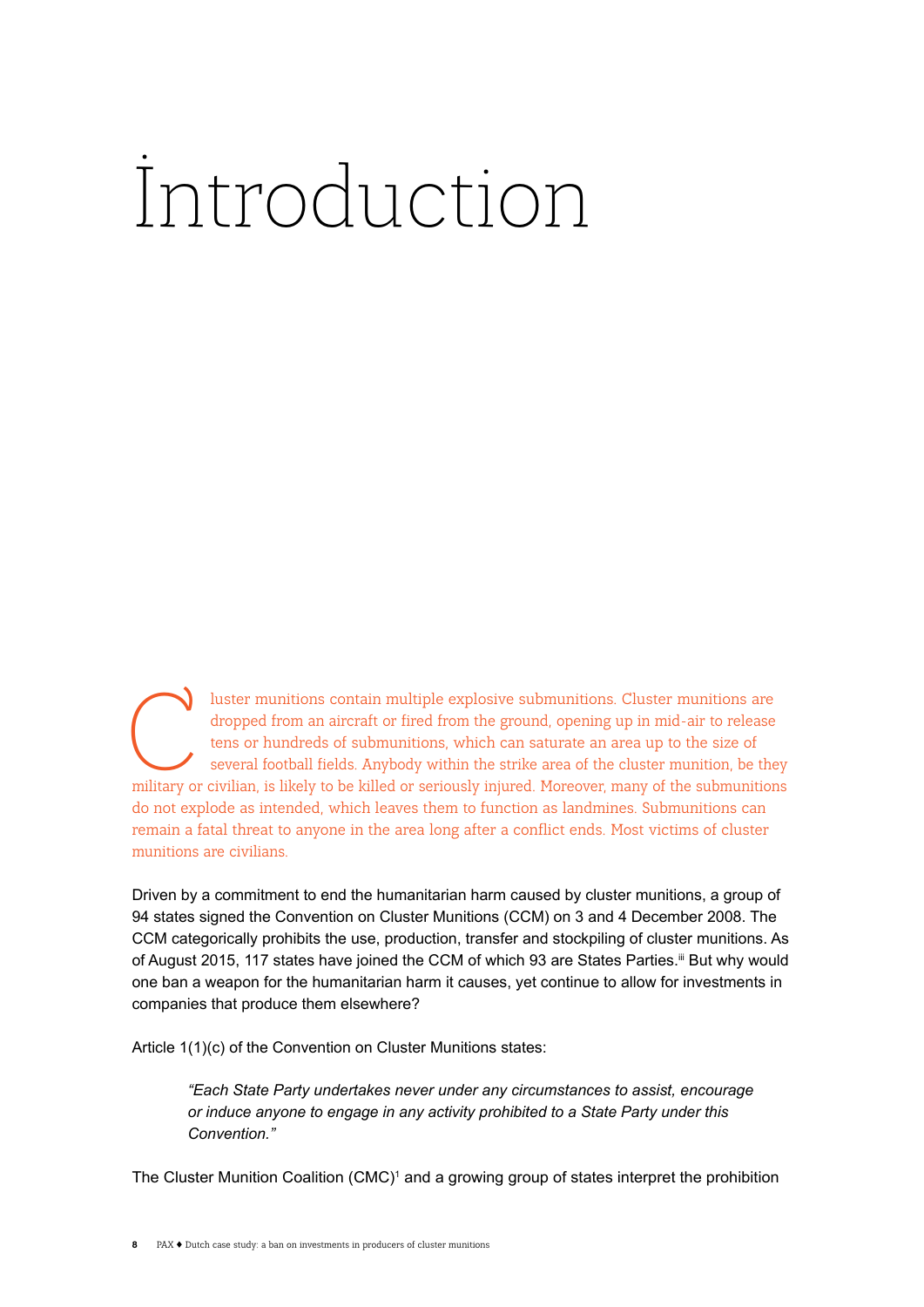"Well, **first** there was a **bomb flying**. Many smaller bombs came out of it. It **exploded**, and with the explosion, more came from it. Like an **umbrella**. It exploded in **the air**, and on **the ground**, everywhere. [...] While **we ran**, one boy was hit in the shoulder and **I was hit** in the leg."i

Quote from thirteen years old Vlad, who had been playing in the courtyard of his apartment block in eastern Ukraine when he suddenly heard explosions from cluster muntions.<sup>ii</sup>

on assistance in the Convention on Cluster Munitions to include a prohibition on investments in cluster munitions.<sup>iv</sup> Investment would amount to assistance with production of cluster munitions, which is prohibited under the Convention. More than 25 CCM States Parties or signatories have already made interpretive statements that investments in cluster munitions are, or can be seen as, prohibited under the CCM.<sup>2</sup> Ten states have implemented laws that prohibit investments in cluster munitions.<sup>3</sup>

While financial institutions often argue that governments, not financial institutions, should decide whether investments in certain sectors should be forbidden, governments tend to argue that financial institutions have to set their own standards for socially responsible investment. Governments can, of course, lead the way by providing good examples. Governments cannot afford to maintain a double standard by opposing the use of cluster munitions, while continuing to allow investments in companies that are involved in their production. Any governmental effort to oppose the misery that cluster munitions cause should include efforts to end the supply of capital that funds the companies that produce these weapons.

1 The Cluster Munition Coalition is a global civil society campaign, active in around 100 countries in the world, working to eradicate cluster munitions, prevent further casualties from these weapons and put an end for all time to the suffering they cause.

2 Currently, 27 states have expressed the view that investments in cluster munitions are, or can be seen as, prohibited by the CCM. Australia, Bosnia and Herzegovina, Canada, Cameroon, Colombia, the Democratic Republic of Congo (DRC), the Republic of Congo, Croatia, the Czech Republic, France, Ghana, Guatemala, the Holy See, Hungary, Lao PDR, Lebanon, Madagascar, Malawi, Malta, Mexico, Niger, Norway, Rwanda, Senegal, Slovenia, the United Kingdom and Zambia.

3 Belgium, Ireland, Italy, Liechtenstein, Luxembourg, the Netherlands, New Zealand, Samoa, Spain and Switzerland.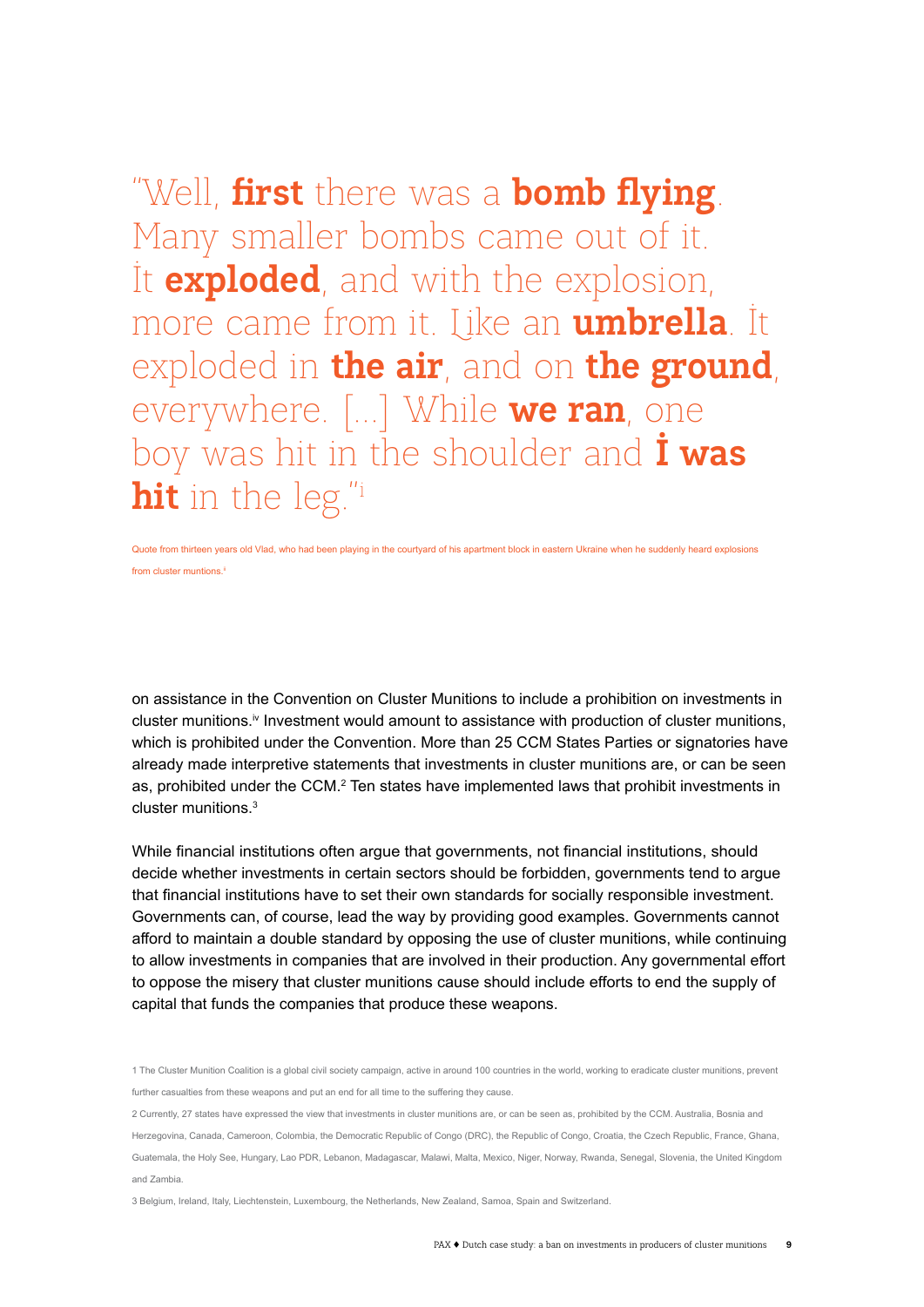Recent years have shown an increase in legislative measures to ban investments in cluster munitions. Some countries addressed the investment issue as part of their Convention on Cluster Munitions ratification implementation while others issued separate laws. At the time of writing, ten states have adopted legislation that prohibits (various forms of) investments in cluster munitions: Belgium, Ireland, Italy<sup>4</sup>, Liechtenstein, Luxembourg, the Netherlands, New Zealand, Samoa, Spain<sup>5</sup> and Switzerland.

The existing disinvestment laws differ in scope and implementation. None of the existing laws are fully encompassing, yet each law contains certain positive elements that can serve as an example for other states when drafting disinvestment legislation. PAX's 2014 paper "Banning Investment in Cluster Munitions producers; national legislation"6 highlights the strong components of the various investment prohibitions.

This publication looks deeper into the implications and impact of disinvestment legislation. In order to do so, it examines the Dutch prohibition on direct and demonstrable investments in cluster munitions producers and presents a number of Dutch financial institutions' and other stakeholders' (such as the ban's regulator and trade associations) views on and experience with the disinvestment ban. PAX hopes that this report will inspire states to install national disinvestment legislation of their own. The experience with the Dutch disinvestment law could offer useful insights and lessons for all states, both States Party and States not Party to the CCM.<sup>7</sup>

The first chapter will give an overview of how the Dutch ban on direct and demonstrable investments in cluster munitions producers came about. The second chapter provides an analysis of the provisions of the Dutch prohibition, plus observations by a number of financial institutions and other stakeholders about the implementation and impact of the legislation. The final chapter presents concluding remarks and recommendations for states that intend to install cluster munition disinvestment legislation.  $\blacklozenge$ 

4 Art. 7 (1) of the Italian implementation law criminalizes financial assistance to acts that are prohibited by the No. 95 legislation. A draft bill was submitted to the Senate on 26 May 2010 to create separate legislation with a specific prohibition on the "financing of the production, use, repair, promotion, sale, distribution, import, export, storage, possession, or transport of

5 On 30 July 2015, Spain enacted legislation to amend Law 33/1998 to incorporate a total ban on cluster munitions and similar arms. Among the provisions is a paragprah with a prohibition "to finance [...] this type of weapons [...] by any means." "Boletín Oficial del Estado", page 5, 28 July 2015, available at:

www.boe.es/boe/dias/2015/07/29/pdfs/BOE-A-2015-8471.pdf. antipersonnel mines and cluster bombs and submunitions thereof."

6 PAX, "Banning Investment in Cluster Munitions producers; national legislation", April 2014, available at www.paxvoorvrede.nl/publicaties/4. Please note that this publication does not take the Spanish legislation into account since it came into existence after the report was published.

7 A prohibition on investments in cluster munitions producers can be included as part of the ratification of the CCM or of national implementation legislation required under Article 9 of the Convention, or can be covered in separate laws.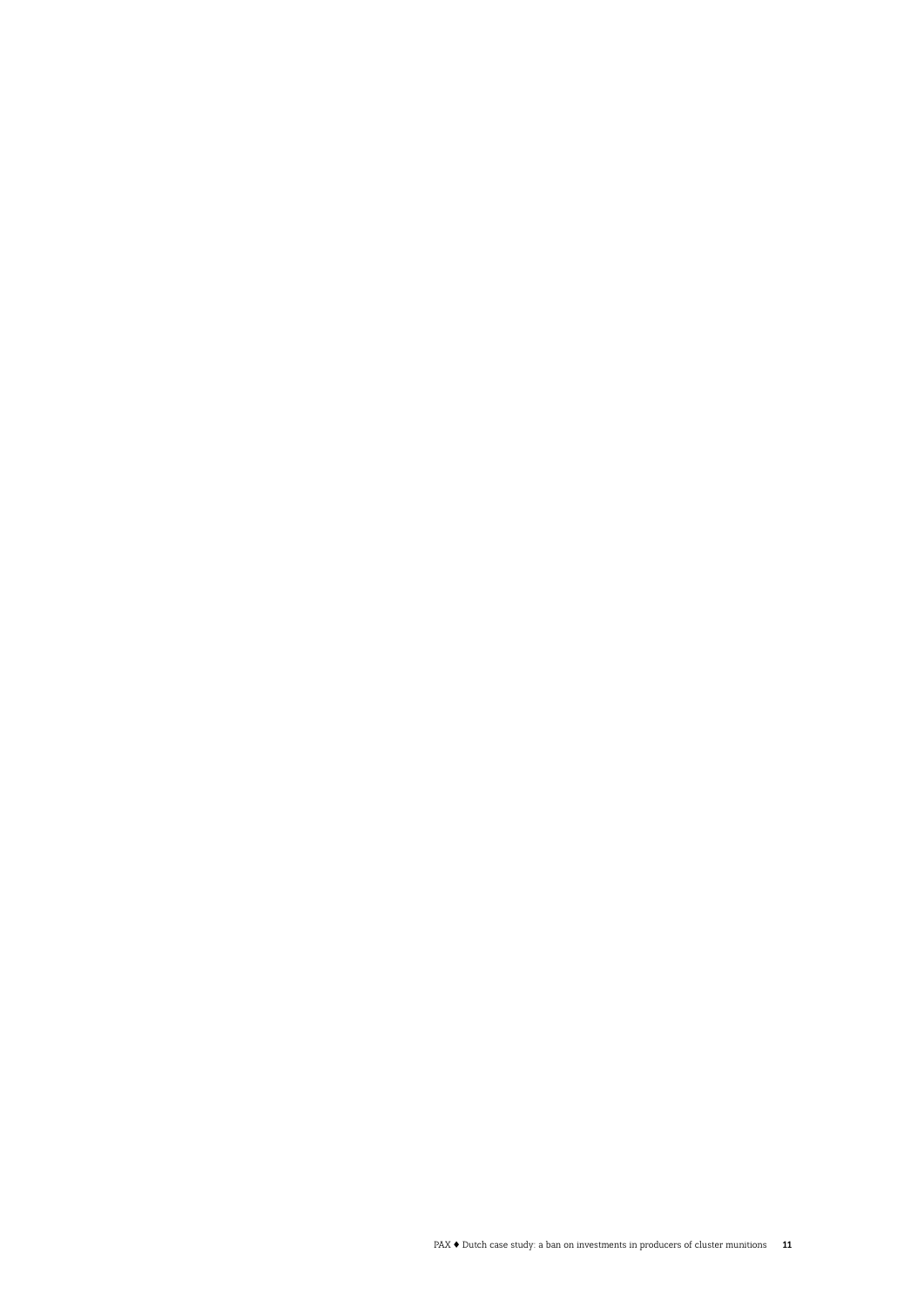# 1. Investments in cluster munitions producers

#### **1.1 Background**

Cluster munitions have killed and injured thousands of civilians during their history of use and continue to do so today. They cause widespread harm on impact and remain dangerous, killing and injuring civilians long after a conflict has ended.

The 2008 Convention on Cluster Munitions prohibits the use, production, transfer and stockpiling of cluster munitions. Yet cluster munitions continue to be produced in a number of countries that have not yet outlawed these weapons. Although countries that have joined the Convention must stop producing cluster munitions, some banks and other financial institutions in or from these countries continue to fund their production by investing in corporations that manufacture them elsewhere. This undermines the commitment these countries have made to ban cluster munitions and runs counter to their obligations under international law.

Long before the Netherlands signed the Convention on Cluster Munitions in 2008, intense debate took place in the Netherlands about investments by Dutch financial institutions in producers cluster munitions. In March 2007, Dutch television programme Zembla broadcasted a documentary which brought these investments to light and sparked both public and political indignation.<sup>v</sup> Two years later, the Dutch Fair Bank Guide, in cooperation with PAX<sup>8</sup>, launched a report about investments by Dutch

8 The Fair Bank Guide is an initiative by Oxfam Novib, Amnesty International the Netherlands, Friends of the Earth Netherlands, Dutch labour union FNV, PAX and the Dutch Society for the Protection of Animals. PAX joined the coalition in 2011. The aim of the Fair Bank Guide is to create a race to the top amongst banks on their Corporate Social Responsibility policies and practices. For more information, please see: www.eerlijkegeldwijzer.nl.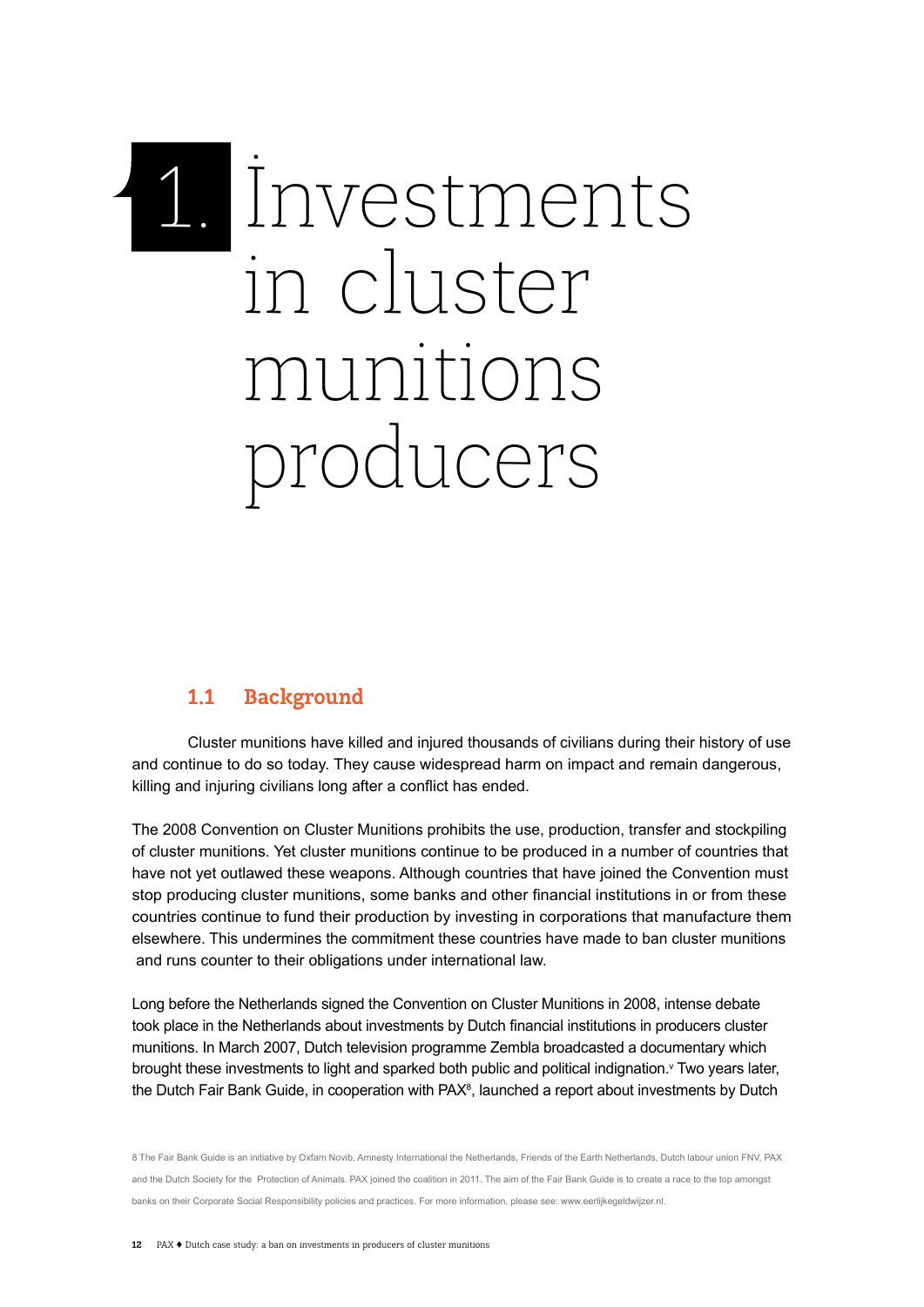banks in companies involved in (amongst others) the production of controversial weapons, including cluster munitions.<sup>vi</sup> The report attracted widespread media coverage and led to public outrage. In October 2009, PAX and FairFin (then called IKV Pax Christi and Netwerk Vlaanderen) launched their first state-of-the-art report on investments in cluster munitions producers by global financial institutions.<sup>9</sup> On the same day, the Cluster Munition Coalition launched the international Stop Explosive Investments campaign.<sup>10</sup> The updates of the 'Worldwide Investments in Cluster Munitions; a shared responsibility' report and additional (national) research showed that Dutch financial institutions continued to invest in cluster munitions producing companies even after the Netherlands signed the CCM in 2008.

#### **1.2 Towards a ban on investments in cluster munitions producers**

For many years, the Netherlands held the view that investment in cluster munitions ran counter to the spirit of the Convention on Cluster Munitions, but that it was not banned by the treaty. Furthermore, it said that the Convention applied to states and not to individuals or investors and that separate legislation to counter investments was not needed.<sup>11</sup>

In 2009, the Dutch House of Representatives unanimously adopted a motion that called for a prohibition on investments in cluster munitions.<sup>vii</sup> However, the then-Minister of Finance informed parliament it would not implement the motion and reiterated the position that a legal prohibition on investment would be counterproductive to efforts by financial institutions under the corporate social responsibility regime and would be unenforceable.<sup>viii</sup>

Two more motions were tabled and adopted in both the Senate and the House of Representatives. The Senate's motion called for a legal ban on 'demonstrable and direct investments' in companies that produce cluster munitions.<sup>12 ix</sup> In 2012, the then-Minister of Finance Jan Kees de Jager announced to the Senate that the government would introduce a legal prohibition on direct and demonstrable investments in cluster munitions producers by financial institutions, citing concern about the humanitarian impact of cluster munitions as a major impetus to do so. The minister stated: "Cluster munitions cause unacceptable harm which is why I find it very important that there are no direct investments in the production, sale or distribution of these weapons." His successor Jeroen Dijsselbloem furthermore underlined the importance the Dutch government attaches to act preventatively against investments in cluster munitions production. $x^{i}$ 

On 1 January 2013, the prohibition on direct and demonstrable investments in cluster munitions producers by Dutch financial institutions came into effect.

10 For more information, see: www.stopexplosiveinvestments.org.

<sup>9</sup> Updates of the report 'Worldwide Investments in Cluster Munitions; a shared responsibility' were published in 2010 - 2014. In 2013, PAX and FairFin ended their corporation in producing the report. The 2013 and 2014 editions were published by PAX and build on the previous editions published in conjunction with FairFin. The November 2014 report is available at www.stopexplosiveinvestments.org/report.

<sup>11</sup> More information on the Netherlands' position on the CCM can be found in its Cluster Munition Monitor's profile, available at www.the/monitor.org.

<sup>12</sup> On 18 March 2011, the Dutch Labour Party proposed a Senate motion calling for a prohibition on "demonstrable direct investments in the production, sale, and distribution of cluster munitions." The motion was adopted on 29 March 2011. On 13 December 2011, the House of Representatives adopted a motion that, amongst others, requested the government to follow up on the Senate's motion and "create legislation regarding the prohibition on demonstrable direct

investments in the production, sale, and distribution of cluster munitions for all financial institutions as soon as possible."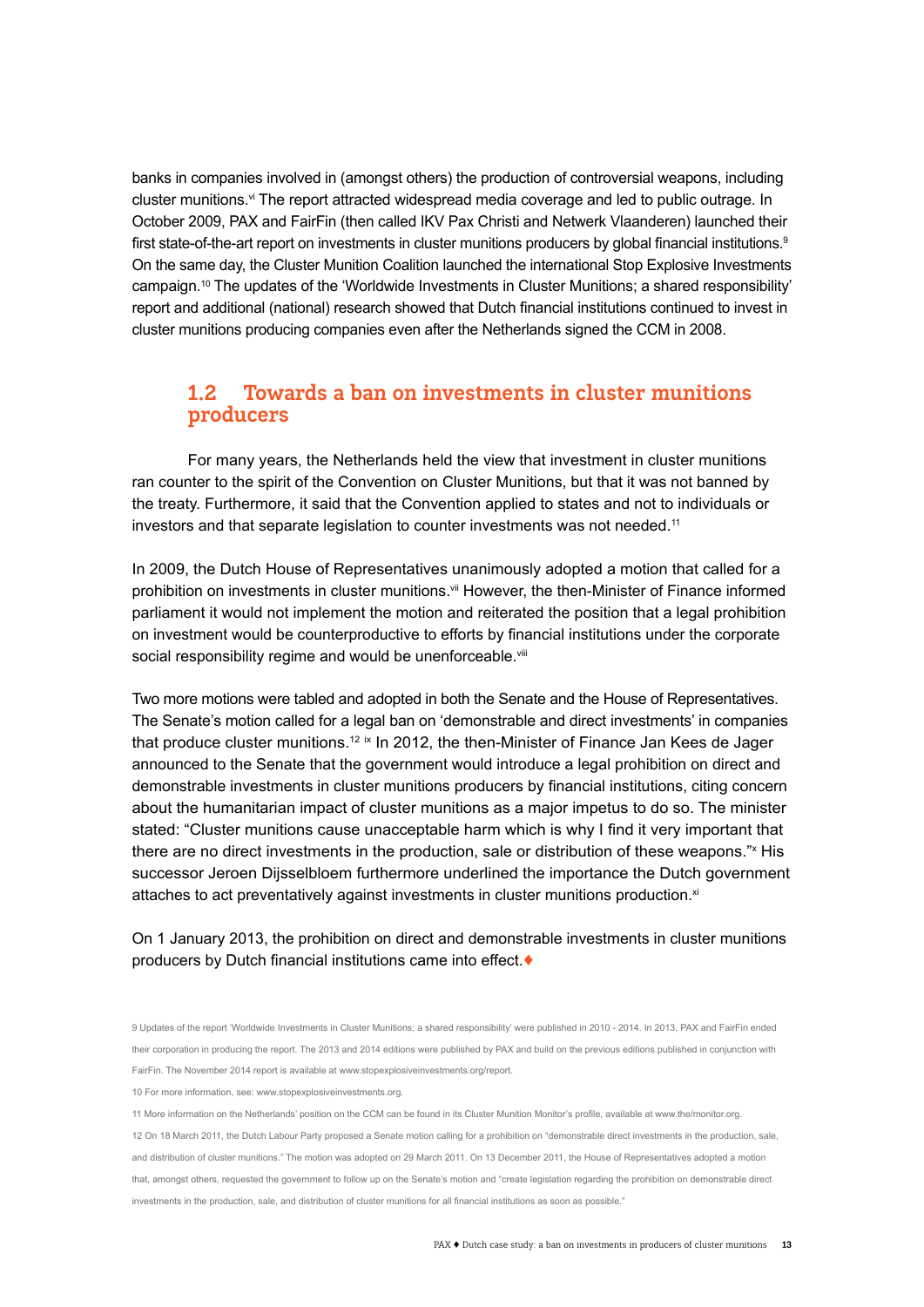## 2. A ban on investments in cluster munitions producers

#### **2.1 The prohibition on direct and demonstrable investments**

On 1 January 2013, the amended Market Abuse (Financial Supervision Act) Decree entered into force. It prohibits an enterprise from "directly supporting any national or foreign enterprise which produces, sells, or distributes cluster munitions" with a view to restricting as much as possible investments in cluster munitions producers.

The text of the prohibition on direct and demonstrable investments can be found on page 15.

#### **2.2 PAX's commentary on the Dutch investment prohibition**

In order to stem all investment flows to producers of cluster munitions and to provide adequate clarity to financial institutions, national disinvestment legislation should be as clearly defined and as comprehensive as possible. In order to assess the Dutch disinvestment legislation, a commentary of the Dutch prohibition follows below. The following questions, that can be considered as a starting point for countries creating disinvestment legislation, are used to structure our commentary:

**1. What exactly does the legislation exclude from investment?**  The definition of cluster munitions producers should be as comprehensive as possible.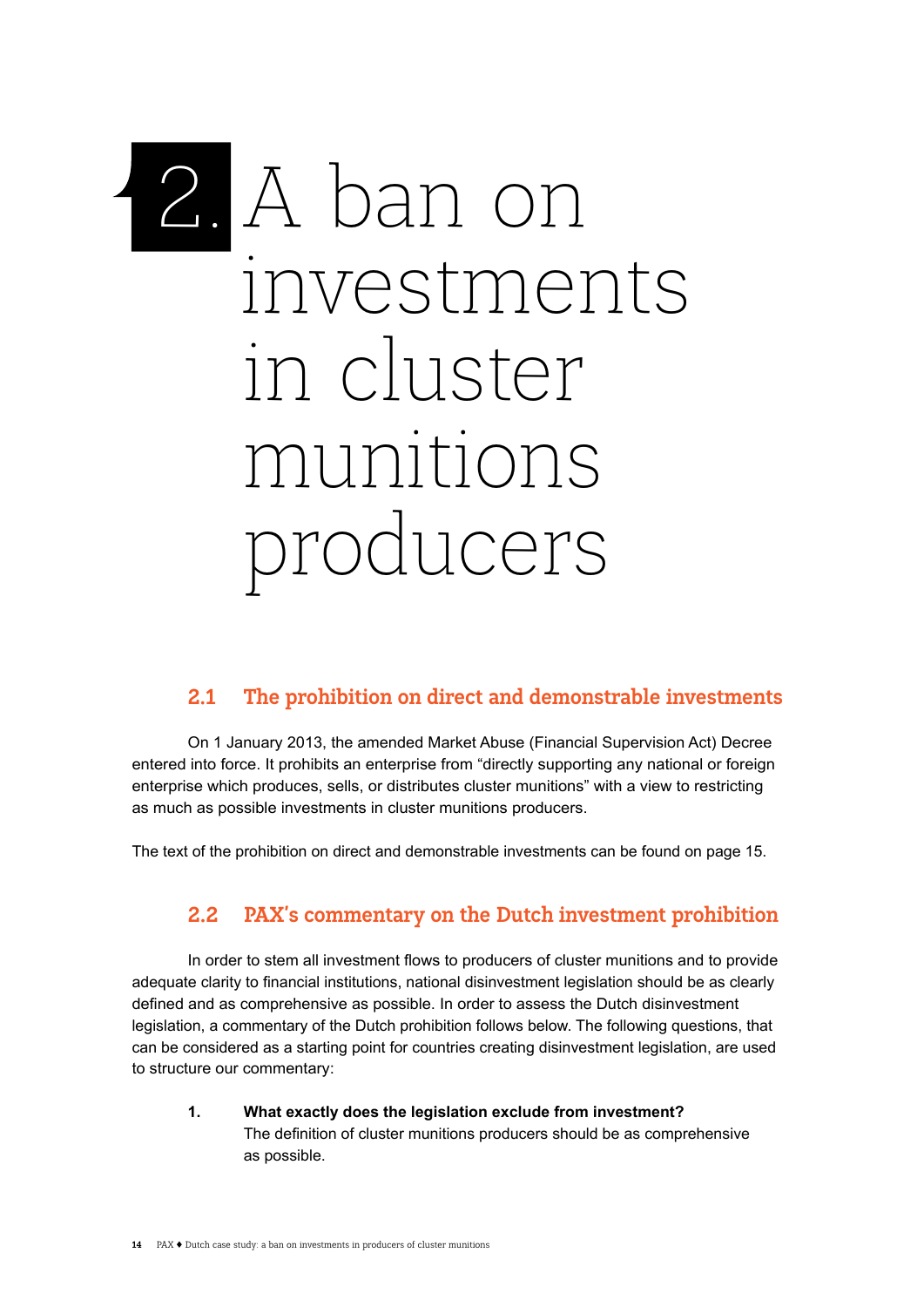#### **The Dutch legislation against direct and demonstrable investments in cluster munitions producers**

The prohibition, set out in Article 21a of the Decree, is formulated as follows:

1. An enterprise as referred to in Article 5:68 (1) of the Act, not being a clearing institution, will take adequate measures to ensure that it does not:

> a. carry out transactions or has transactions carried out with a view to acquiring or offering a financial instrument that has been issued by an enterprise that produces, sells or distributes cluster munitions as referred to in Article 2 of the Convention on Cluster Munitions which was concluded in Dublin on 30 May 2008 (published in the Bulletin of Treaties 2009, 45) or essential parts thereof;

> b. provide loans to an enterprise as referred to in subsection (a) above; c. acquire non-marketable holdings in the capital of any enterprise described under (a) above.

2. The first section above is equally applicable to carrying out transactions, or having them carried out, with a view to acquiring or offering a financial instrument that has been issued by any enterprise that holds more than half of the share capital of an enterprise as referred to in subsection 1 (a) and also to loans to, or non-marketable holdings in such an enterprise.

#### 3. Section 1 above will not apply to:

a. transactions based on an index in which enterprises described in subsection 1 (a) constitute less than 5 percent of the total; b. transactions in investment funds operated by third parties in which enterprises described in subsection 1 (a) constitute less than 5 percent of the total; and

c. investments in clearly defined projects carried out by an enterprise described in subsection 1 (a) insofar as such funding is not utilised for the production, sale or distribution of cluster munitions.

4. Without prejudice to the provisions of section 1 above, enterprises that do hold financial instruments, loans or non-marketable holdings as described in that section should dispose of them or terminate them within a reasonable period of time."xii

A Dutch financial institution in violation of Article 21a of the Market Abuse (Financial Supervision Act) Decree can be sanctioned to a fine with a set basic amount of €500,000 and a maximum of €1,000,000.<sup>13 viii</sup>

13 A fine of category 2 applies to a financial institution in breach with Article 21a of the Market Abuse (Financial Supervision Act) Decree. The set basic amount is €500,000 with a maximum of €1000,000. The Netherlands Authority for the Financial Markets can increase or decrease the basic amount as it sees fit, according to duration and nature of the violation.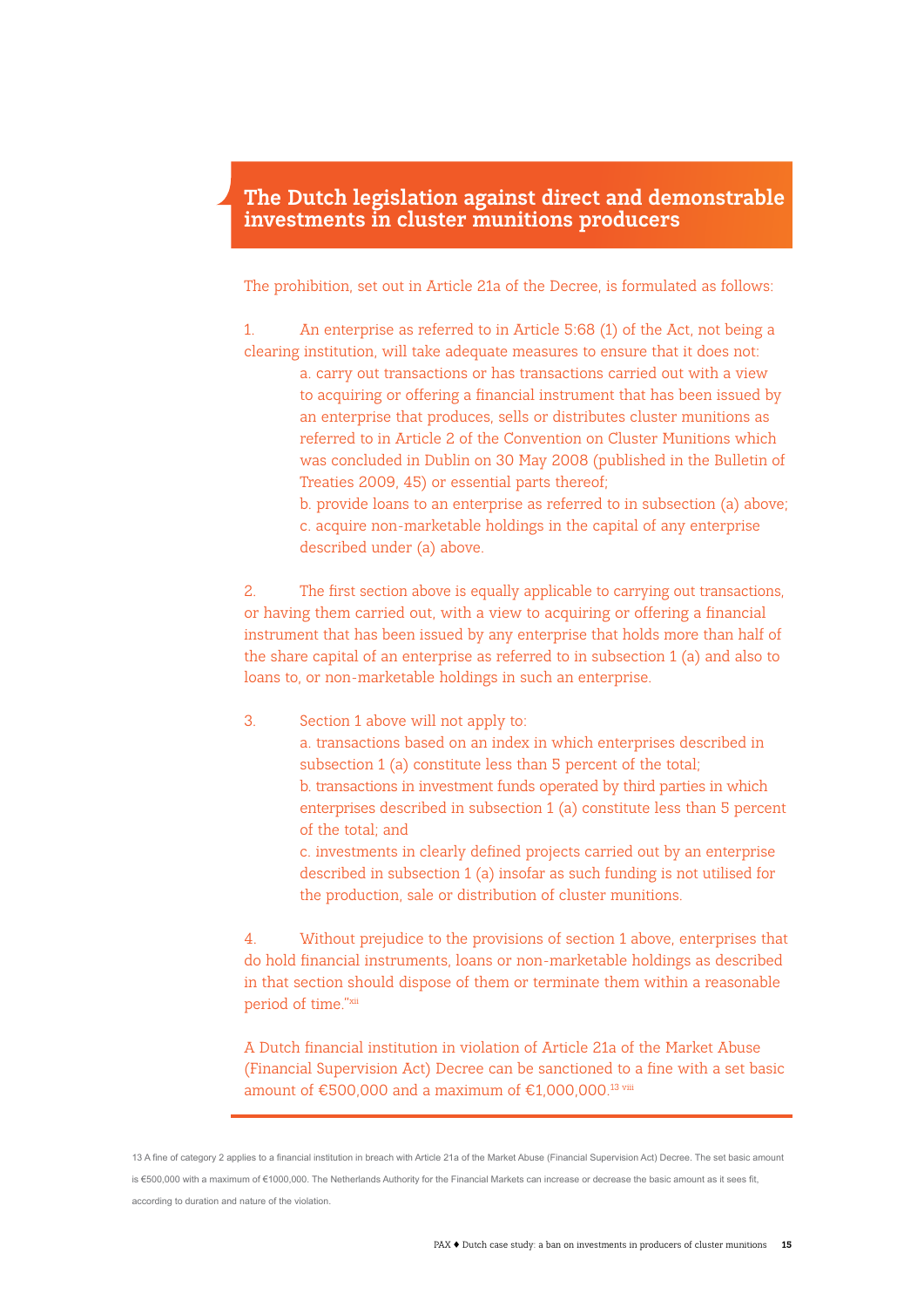#### **2. How does the legislation define 'investment' or 'financing'?**

The legislation should exclude any financial or investment link or service offered to producers of cluster munitions.

#### **3. To whom does the legislation apply?** To create a complete ban on investment, legislation should clearly forbid any investment by any party.

#### **4. How is the legislation enforced?**

Legislation on disinvestment is powerless without monitoring, whether by public institutions, ethical councils or others explicitly assigned to audit compliance with the law.

#### **1. What does the legislation exclude from investment?**

The legislation defines the subject of financial exclusion as "an enterprise that produces, sells or distributes cluster munitions" or "essential parts thereof." The explanatory note defines essential parts as "those (components) which are indispensable for the functioning of cluster munitions." Dual use components are explicitly excluded from the scope of the definition in the explanatory note.<sup>xiv</sup>

The prohibition is equally applied to holdings containing a subsidiary with activities related to cluster munitions. According to the explanatory notes: "without this addition, it would be relatively easy to evade the provision by establishing a parent company (holding) in which investments could be made and transferring the activities related to cluster munitions to a separate, wholly or partly-owned subsidiary." However, the legislation only applies to enterprises "holding more than half of the share capital" of a company involved in cluster munitions.<sup>xv</sup>

The ban does not apply to financing specific projects of companies involved in the production, sale or distribution of cluster munitions when it can be demonstrated that the financing will not be used for operations linked to cluster munitions. To ensure exemption, financial institutions need a written declaration confirming the nature of the project and that financing will not be used for operations linked to cluster munitions. This still permits investors and lenders to finance projects of companies identified as cluster munitions producers, but only when the project has nothing to do with the forbidden activities. This exception weakens the law, for it will not hinder recipient companies from transferring money internally to projects that are connected with cluster munitions.

#### **2. How does the legislation define 'investment' or 'financing'?**

The legislation applies only to "direct and demonstrable investments." The ban defines "direct and demonstrable investments" as investments, loans or non-marketable holdings in or to an enterprise that produces, sells or distributes cluster munitions.<sup>xvi</sup> The "adequate measures to prevent investment" pertain particularly to measures by a financial institution that are legally possible and are unilaterally enforceable. According to the explanatory notes, "this is at least the case when an institution is acting on its own behalf and for its own account, is itself manager of an investment fund or receives explicit instructions from a client, without an associated request for advice, to invest in an enterprise as referred to in subsection 1 (a); this is known as an 'execution only' situation."

The prohibition contains several exceptions, as laid out in subsection 3: Subsection (3) (a) provides an exception for transactions following an index, when less than five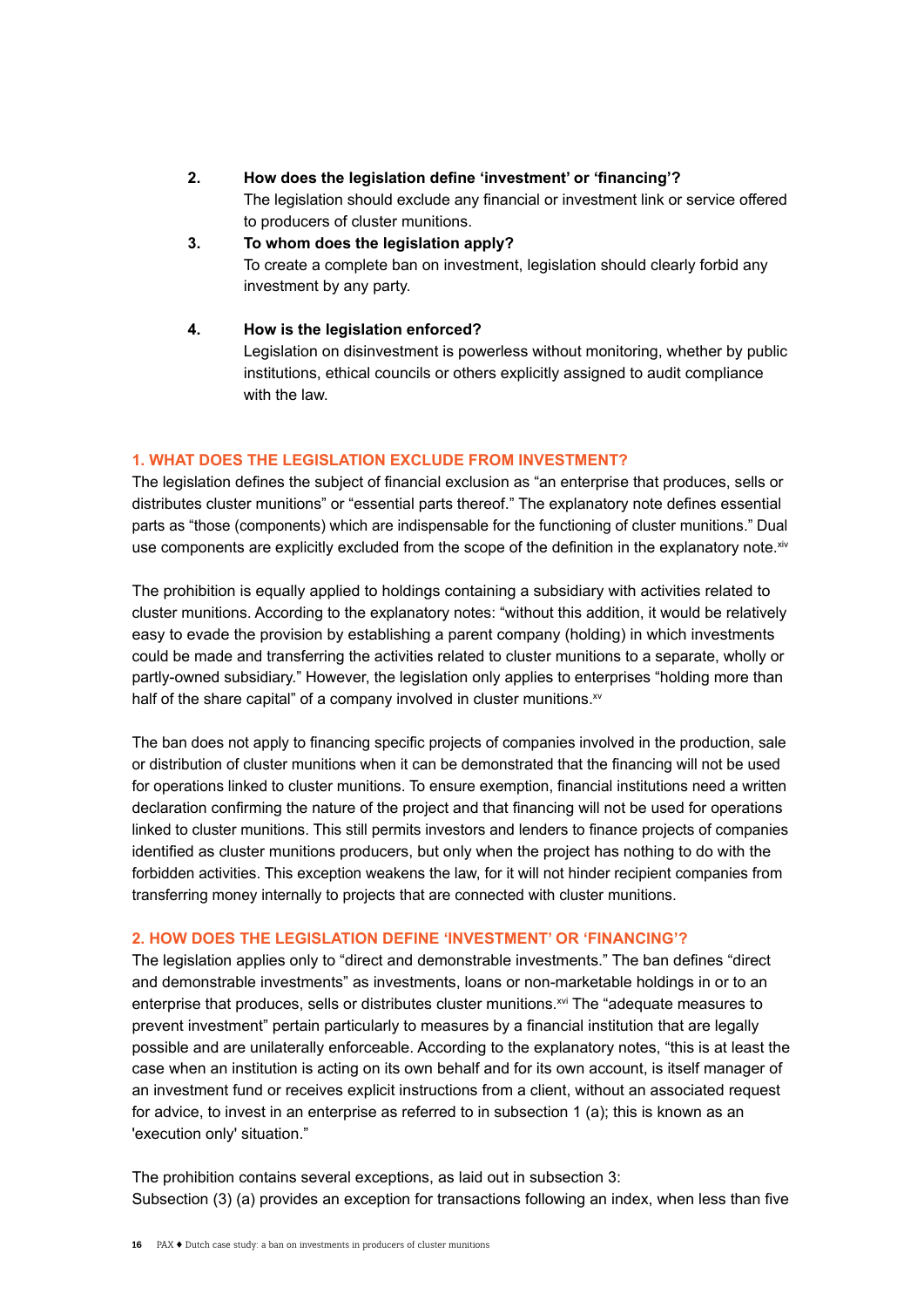#### **Clarification from the Authority for Financial Markets on the implementation of the law**

The Netherlands Authority for Financial Markets (AFM) is tasked with the implementation and monitoring of the ban on direct and demonstrable investments in cluster munitions producers. On its website, it has published an overview with Frequently Asked Questions which seeks to provide clarity on the implementation of the law. It contains answers about the scope of the legislation as well as on how the AFM monitors adherence to the law.

For example, the AFM has stated how it interprets the requirement for 'adequate measures.' It explains that "The AFM considers (that) the legal phrase "adopting adequate measures" is an obligation to take action. The ban and the indicative list should be soundly embedded in the organisation. The financial enterprise has to meet the requirements for ethical and controlled operations, with internal controls designed to effectively instil the ban in the organisation. This can be achieved through internal reporting, regular assessments and the procedure for dealing with infringements. […]"

The AFM's answers to a number of frequently asked questions are available online at www.afm.nl/en/professionals/veelgestelde-vragen/marktmisbruikclustermunitie-investeringsverbod.

percent of the total assets of that index are invested in companies that produce, sell or distribute cluster munitions. Transactions based on an index are deemed to include "index funds, index trackers, the replication of indices in a 'basket', and similar financial products."xvii

Subsection 3 (b) holds a similar exception for "transactions in investment funds managed by third parties, where one or more of the enterprises that produce, sell or distribute cluster munitions constitute less than five percent of the total."xviii This means that funds following an index and investment funds may still contain the specified percentage of cluster munitions producing companies. This exception weakens the prohibition, especially since companies involved in the production of cluster munitions usually do not represent more than 5% in funds that follow an index or investment funds.

#### **3. To whom does the legislation apply?**

The prohibition's scope is limited to financial institutions that operate in the Netherlands and that have substantial dealings with the financial markets. This means that Article 21a does not apply to individuals, clearing institutions, legal entities that are not financial enterprises, or to foreign subsidiaries of financial institutions in the Netherlands.

#### **4. How is the legislation enforced?**

Financial institutions that violate the prohibition are subjected to financial penalties or can be charged under the Public Prosecution Service. The Netherlands Authority for the Financial Markets (AFM) is in charge of monitoring the implementation of the prohibition.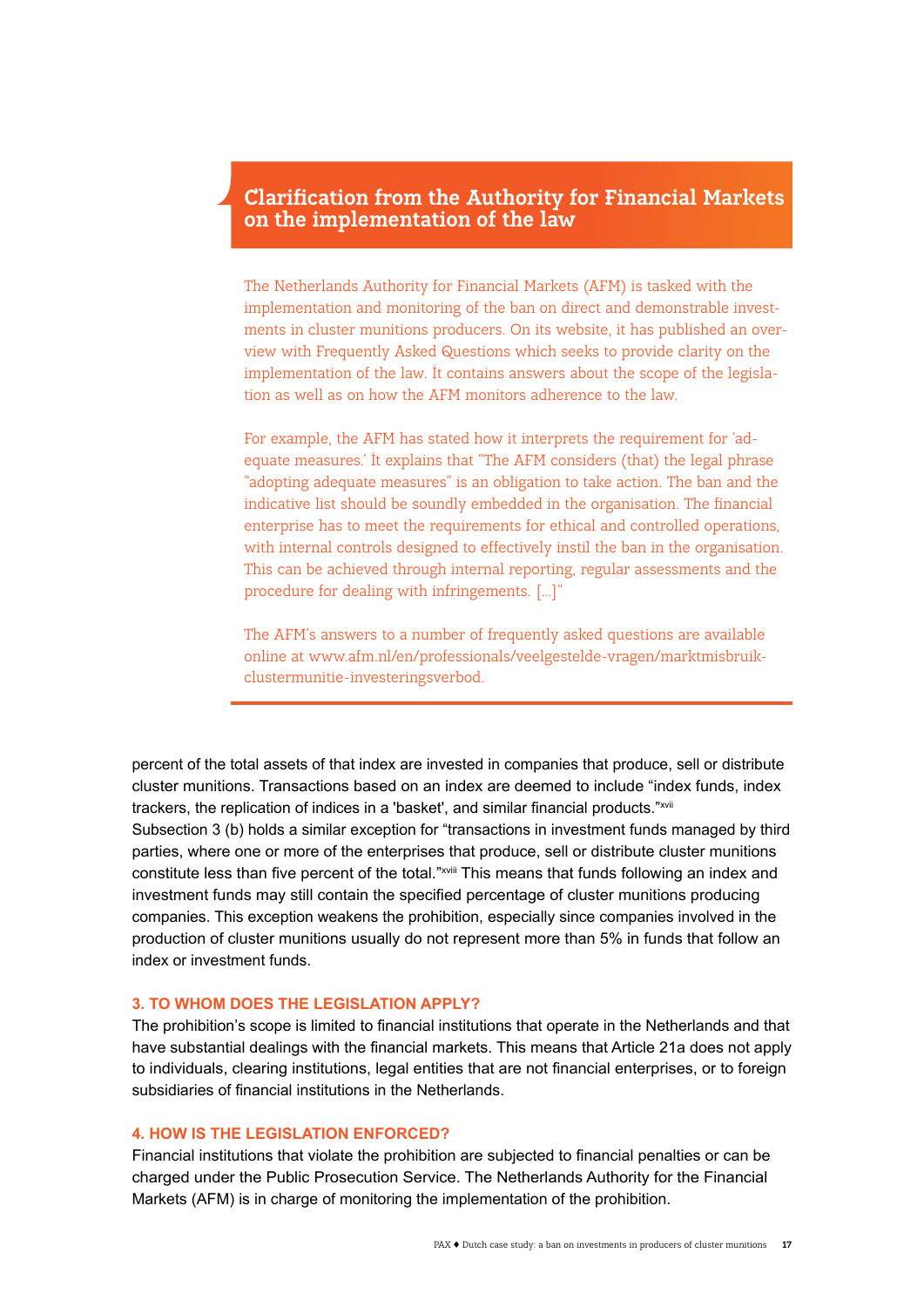The prohibition does not provide for specific monitoring tools or auditing methods, nor does it provide for a black list of companies involved in the production of cluster munitions.14 The law does appoint the Netherlands Authority for the Financial Markets as supervisor to regulate all of these issues.

#### **Exclusion list**

A key element for effective disinvestment legislation is providing clarity about what entities are subject to exclusion. For the legislation to be meaningful and effective, it should exclude companies that are involved in the production of (key components of) cluster munitions and/or explosive submunitions. Furthermore, legislation should provide for supervision or monitoring tools, whether by public institutions, by ethical councils or by other actors explicitly assigned to audit the implementation of the law.

Monitoring is only possible with a clear agreement on the definition of a cluster munitions producer. Therefore, it is recommendable to publish an exclusion list of entities that fall under the ban. This clarifies which companies are off limits for investment by financial institutions due to involvement with cluster munitions. Such a list greatly aids a financial institution in structuring its processes and, for instance, explain to clients why certain transactions are not executed. Whereas in the Netherlands a supervisory body to monitor compliance was assigned, such a list of companies was not provided.

The financial sector, at the request of the supervisor, established a so-called "indicative list" of cluster munitions producers that are subject to the ban. At the end of each calendar year the list is updated for the subsequent calendar year. The list is used as a "risk radar" by the AFM which starts an investigation if investments in any of the identified companies occur. On a monthly basis, the AFM checks if financial institutions have taken positions in the excluded enterprises and if so, checks whether the investment is allowed under the exceptions of the law. The AFM will take enforcement action if an enterprise cannot explain why it invested in a company subject to the ban.xix

Regrettably, the list was only made publically available the first time it was created. Annual updates of the list have not been shared outside of the financial sector. In order to truly provide a level playing field for financial institutions and promote compliance, the indicative list should be made publically available and accessible to all financial institutions and the wider audience alike.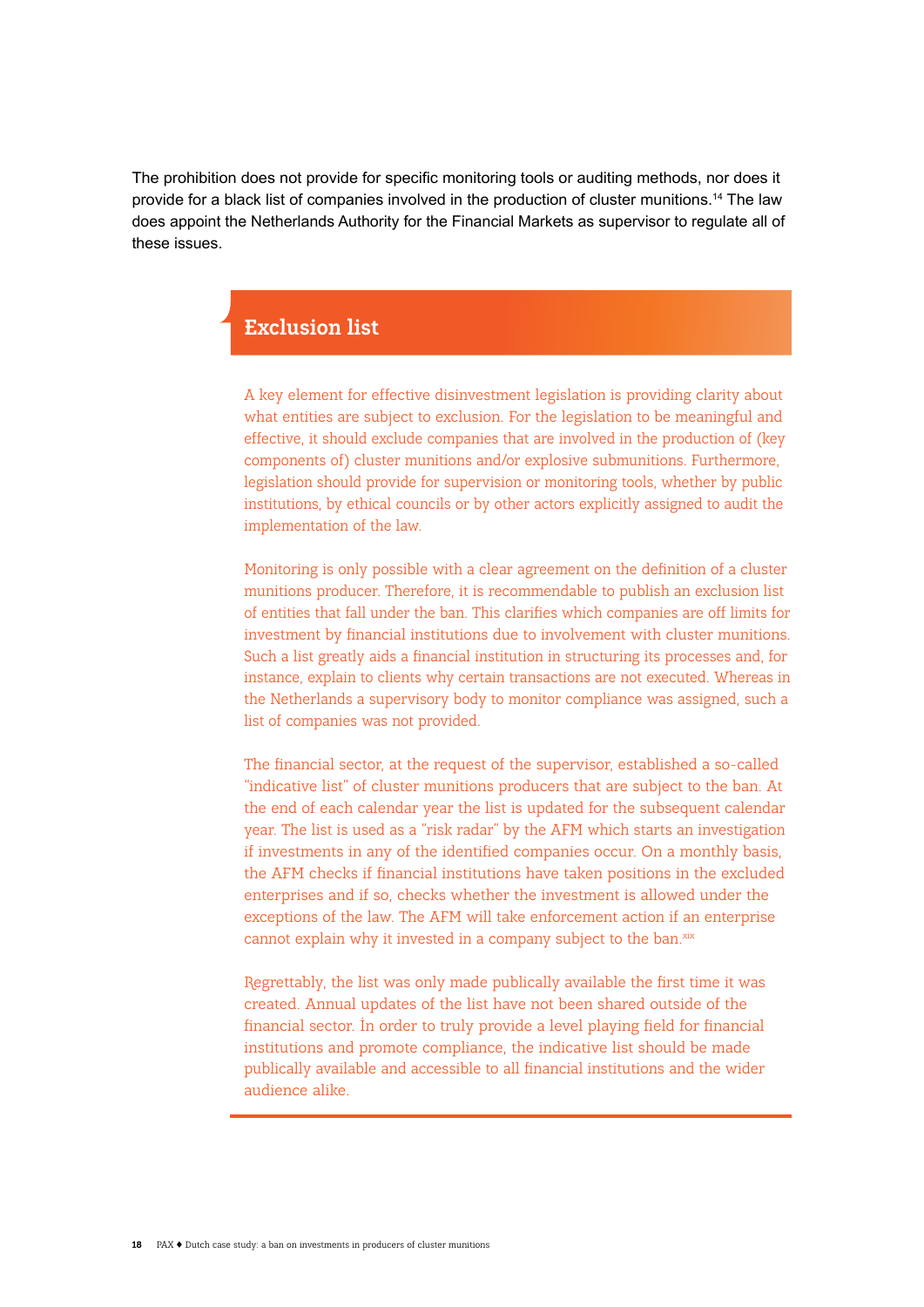#### **2.3 Impact on investments**

As described in Chapter 1, Dutch financial institutions' investments in companies involved in the production of (key components) of cluster munitions or explosive submunitions was met with disapproval by the wider public, politicians and civil society in the Netherlands.

The report 'Worldwide Investments in Cluster Munitions; a shared responsibility' documents investments in cluster munitions producers by financial institutions worldwide. These financial institutions are listed in the so-called Hall of Shame.

The Hall of Shame is not an exhaustive list of financial institutions that invest in cluster munitions producers. Firstly, the so-called red flag list of cluster munitions producers is not exhaustive.<sup>15</sup> Secondly, the report applies different thresholds to different companies for investment in shares and bonds. Due to the different shareholding structure in the various companies, a 0.1% floor limit for Asian companies and a 1% limit for American companies was chosen. These thresholds are a pragmatic decision, as without them, the list of financial institutions would be too long to handle in the report. Even when a financial institution has invested in a cluster munitions producer, as long as its shares are below 0.1% in the listed Asian companies or 1% in the listed American companies, it wil not feature in the Hall of Shame.

In the first report, launched in 2009, no Dutch financial institutions featured in the Hall of Shame.<sup>16</sup> This was most likely due to the applied thresholds for shares and bonds, as Dutch investments tend to fall below these thresholds. From 2010 onwards, additional research was conducted to identify investments in shares and bonds below the thresholds.

Furthermore, PAX published additional reports that looked deeper at investments by Dutch banks, pension funds and other financial institutions in 2010 and 2012.<sup>xx</sup> Here, not only self-managed investments were considered, but also investment funds offered under the name of (a subsidiary of) a Dutch financial institution for which the management has been outsourced to other fund managers. The annual 'Worldwide Investments in Cluster Munitions; a shared responsibility' research, the investments in shares and bonds below the threshold, as well as the additional reports specifically focussing on Dutch financial institutions, showed the extent to which Dutch financial institutions were investing in cluster munitions producers.

Figure 1 visualises the investments by Dutch financial institutions in cluster munitions producers between 2010 and 2015.

14 The financial sector established an "indicative list" of cluster munitions producers to be used as a so-called "risk radar" by the AFM. The AFM will start an investigation if investment in any of the identified companies occur. The list will be periodically updated by the financial sector and the AFM. 15 The research criteria for including a company on the red flag list of cluster munitions producers are explained on pages 33-35 of the 2014 update of 'Worldwide Investments in Cluster Munitions; a shared responsibility.' The report is available at www.stopexplosiveinvestments.org/report.

16 Research by economic research company Profundo. For more information, see www.profundo.nl.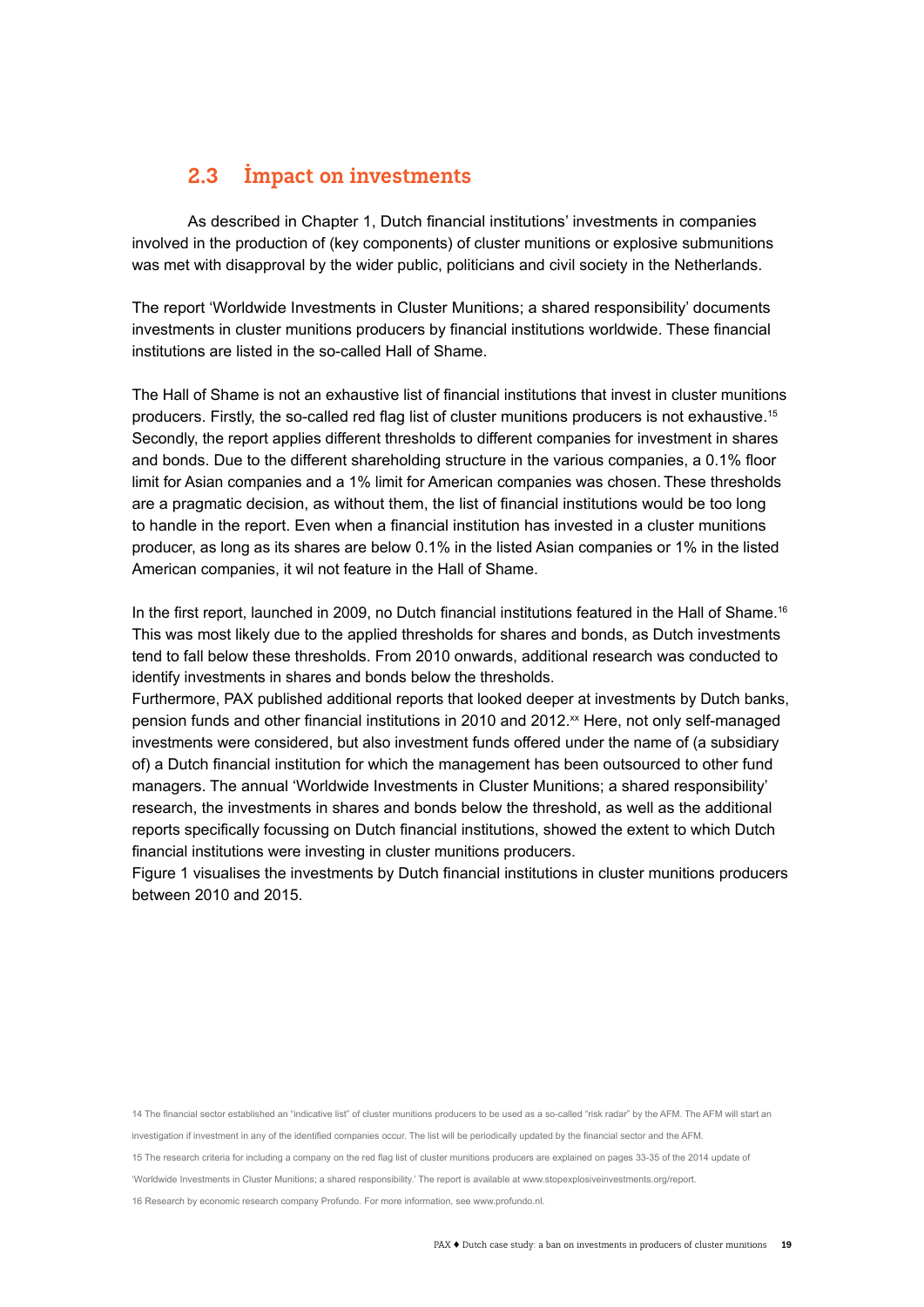

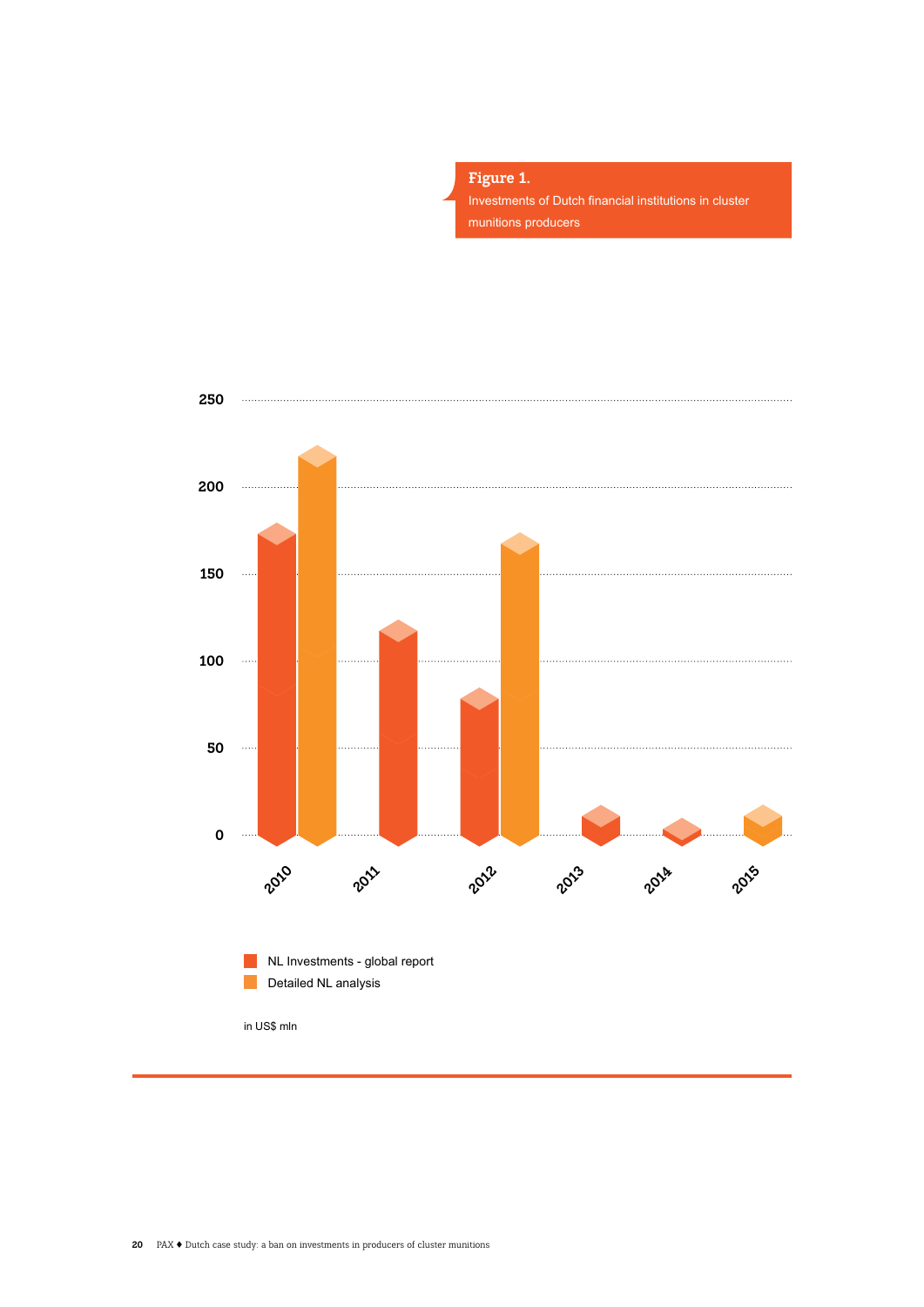The information in figure 1 is derived from various sources. It combines the research of the annual 'Worldwide Investments in Cluster Munitions; a shared responsibility' report and additional research into investments under the threshold for shares and bonds – referred to in figure 1 as 'NL Investments – global report'. Furthermore, the additional and more detailed – yet less frequent- research on investments by Dutch financial institutions from 2010, 2012 and 2015<sup>17</sup> are referred to as 'Detailed NL analysis'. Combined, figure 1 provides an indication of a decrease in investments by Dutch financial institutions in companies involved with cluster munitions over the years.<sup>18</sup>

It should be noted that, overall, the total amount invested by financial institutions in the Hall of Shame dropped from US\$43 billion in the 2012 update to US\$24 billion in the 2013 update. The US\$19 billion drop was due to the fact that Lockheed Martin stopped their involvement with production of cluster munitions components and thus no longer appeared on the red flag lists of producers in the 2013 report update.

The investments in figure 1 that occurred after the law entered into force in January 2013 likely fell within the boundaries of the ban's exceptions. The investments that featured in the 2013 research were investments in shares and bonds owned or managed by foreign subsidiaries of two Dutch financial institutions (Aegon and ING<sup>19</sup>). As the commentary in Chapter 2 explains, the Dutch prohibition does not extend to foreign subsidiaries of Dutch financial institutions. The same applies to the investments in 2014, which were done by foreign subsidiaries of one financial institution (Aegon). The 2015 investments by three Dutch financial institutions (Aegon, ING and Pensioenfonds PGB<sup>20</sup>) were also most likely done within the boundaries of the Dutch investment prohibition. Yet, these investments demonstrate (some of the) loopholes in the legislation that substantially weaken it.

The AFM, the ban's regulator, has not issued fines or pressed charges with the Public Prosecution Service for violations of the law. However, after research into transactions and assessing the explanation by the financial institution concerned, the AFM has communicated on a breach of standard on a few occasions.<sup>xxi</sup>

17 Please note there will not be an update of 'Worldwide Investments in Cluster Munitions; a shared responsibility' in 2015. The next report is scheduled to be launched in the first half of 2016. For investments in 2015, Profundo conducted (unpublished) additional research into investments in the companies listed as cluster munitions producers in the 2014 'Worldwide Investment in Cluster Munitions; a shared responsibility' report.

18 It is important to note that these figures are most likely not comprehensive. The research is dependent on the availability of public information and there is often a lack of transparancy about financial institutions' investments. This applies for instance to fund portfolios or to pension funds that do no publish their (complete) portfolio. However, the analysis still indicates that there has been a decrease in investments by Dutch financial institutions in cluster munitions producers over the years.

19 ING U.S. was previously a wholly-owned subsidiary of ING Group. In April 2014, ING U.S. changed its name to Voya Financial which became a standalone company.

20 Pensioenfonds PGB informed PAX in August 2015 that this investment has been sold.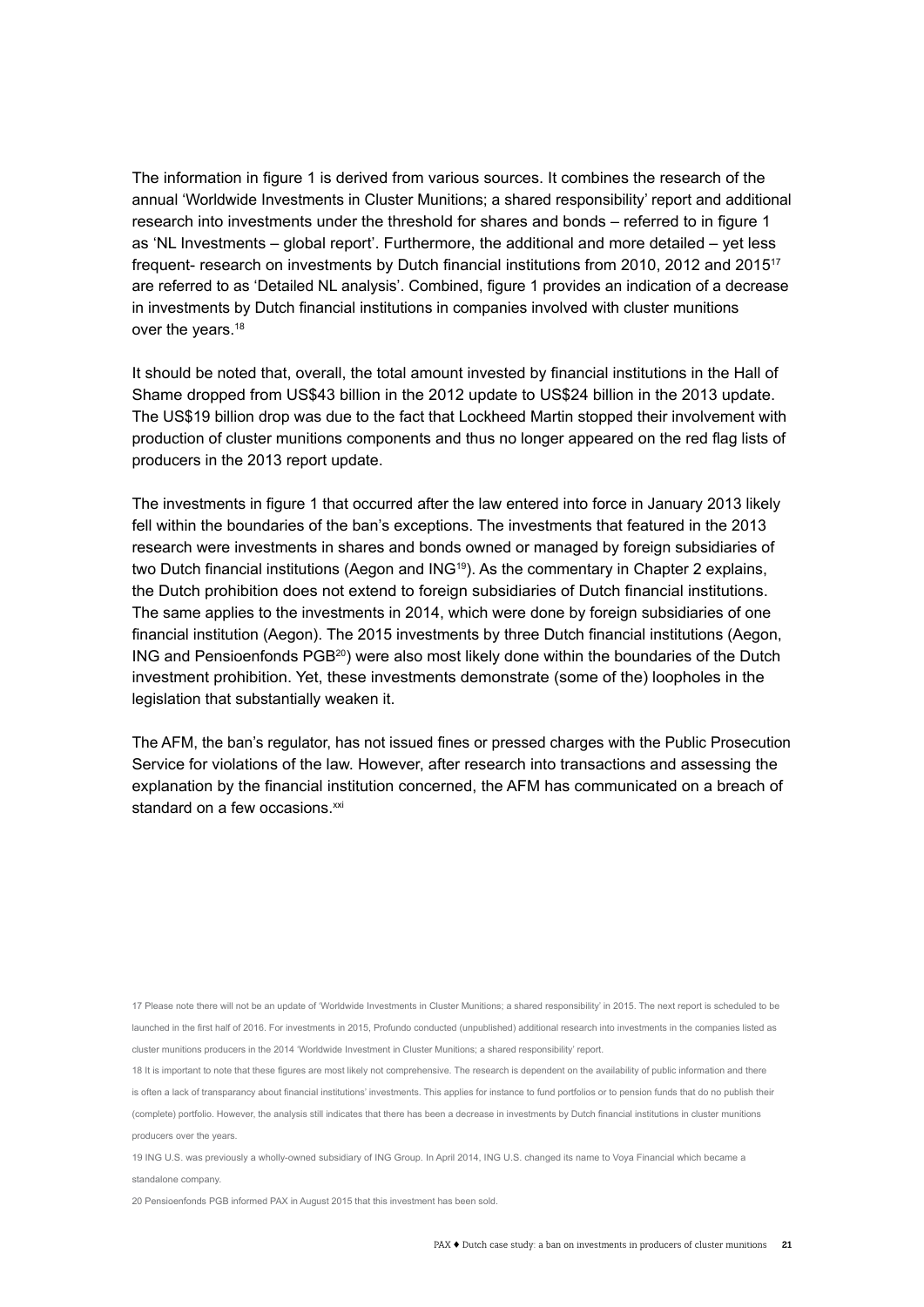#### **2.4 Commentary on the effects of the ban by Dutch financial institutions and other stakeholders**

It has been well over two years since the ban on direct and demonstrable investments in cluster munitions producers entered into force on 1 January 2013. Therefore, the time is right to assess what impact the legislation has had, which steps financial institutions have undertaken to adhere to the prohibition and what they view as the most important effect of the legislation.

PAX reached out to a number of financial institutions to accertain their views. Other stakeholders include the ban's supervisory body the Authority for Financial Markets, Eumedion<sup>21</sup>, the Dutch Association of Insurers (Verbond van Verzekeraars) and responsible investment research agency Sustainalytics. In what follows, these parties will collectively be referred to as stakeholders. For more information on how this research was conducted, please refer to the 'Methodology' text box op page 23.

This chapter offers a synthesis of the stakeholders' experience with and views on the legislation. While this report is by no means an exhaustive study, their answers will provide insight to which concrete steps financial institutions have taken, whether the prohibition has had a positive effect on the financial sector and also where the legislation falls short or even has (perceived) negative effects. This will offer insights and valuable lessons to those states that are yet to create national disinvestment legislation.

What follows is a two-track approach. On the one hand, the next subsection will go into what the stakeholders perceive as the most important effect of the legislation and addresses the question if the ban has had a positive effect on the financial sector. The subsequent subsection, by contrast, will focus on what stakeholders' perceive as (possible) negative consequences of the law, or where they identify weak spots. This approach will make it possible to draw valuable lessons for states that intend to install cluster munitions disinvestment legislation, building on the strong elements of the Dutch prohibition while leaving out the weaker elements.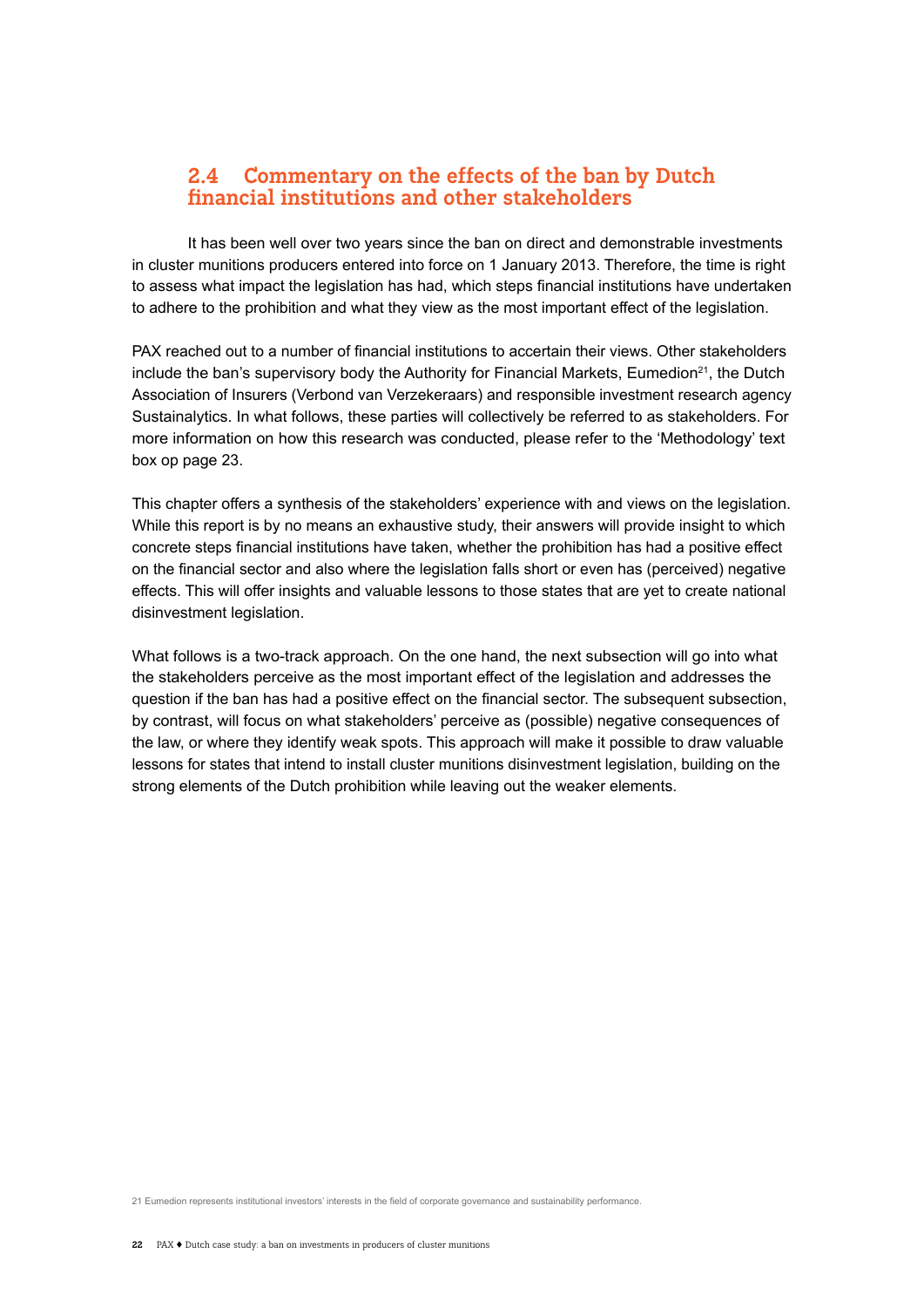#### **Methodology**

#### **How was this study conducted?**

PAX sent a questionnaire to the stakeholders. The questionnaire addressed among others what they believe has been the most important effect of the ban, what steps financial institutions have taken because of the legislation, what stakeholders think of the scope of the ban and whether the legislation is clearly defined.

#### **Who participated to this study?**

The questionnaire was sent to, and answered by, financial institutions ABN Amro, Aegon, APG, ASN Bank, ING, Rabobank; trade associations Eumedion and the Dutch Association of Insurers as well as the Authority for Financial Markets and responsible investment research agency Sustainalytics. The selected financial institutions were a mix of some that were active and public proponents of legislation and financial institutions that were identified as investors in cluster munitions producers by PAX's research between 2009-2014.

#### **Does this study take into account the views of all Dutch financial institutions or relevant stakeholders?**

No. As explained above, this research is based on the views of a selected number of financial institutions and other relevant parties. As such, these stakeholders do not constitute the Dutch financial sector nor does the study include all relevant parties that are active in the financial sector by any means. Therefore, this study should not been seen as comprehensive but rather as a sample of views and positions by a number of stakeholders.

#### **Why are there answers anonomous?**

For some stakeholders participation to this study depended on anonymity. That is why PAX has aggregated the collected answers and presents the findings without attributing the answeres directly to the stakeholders.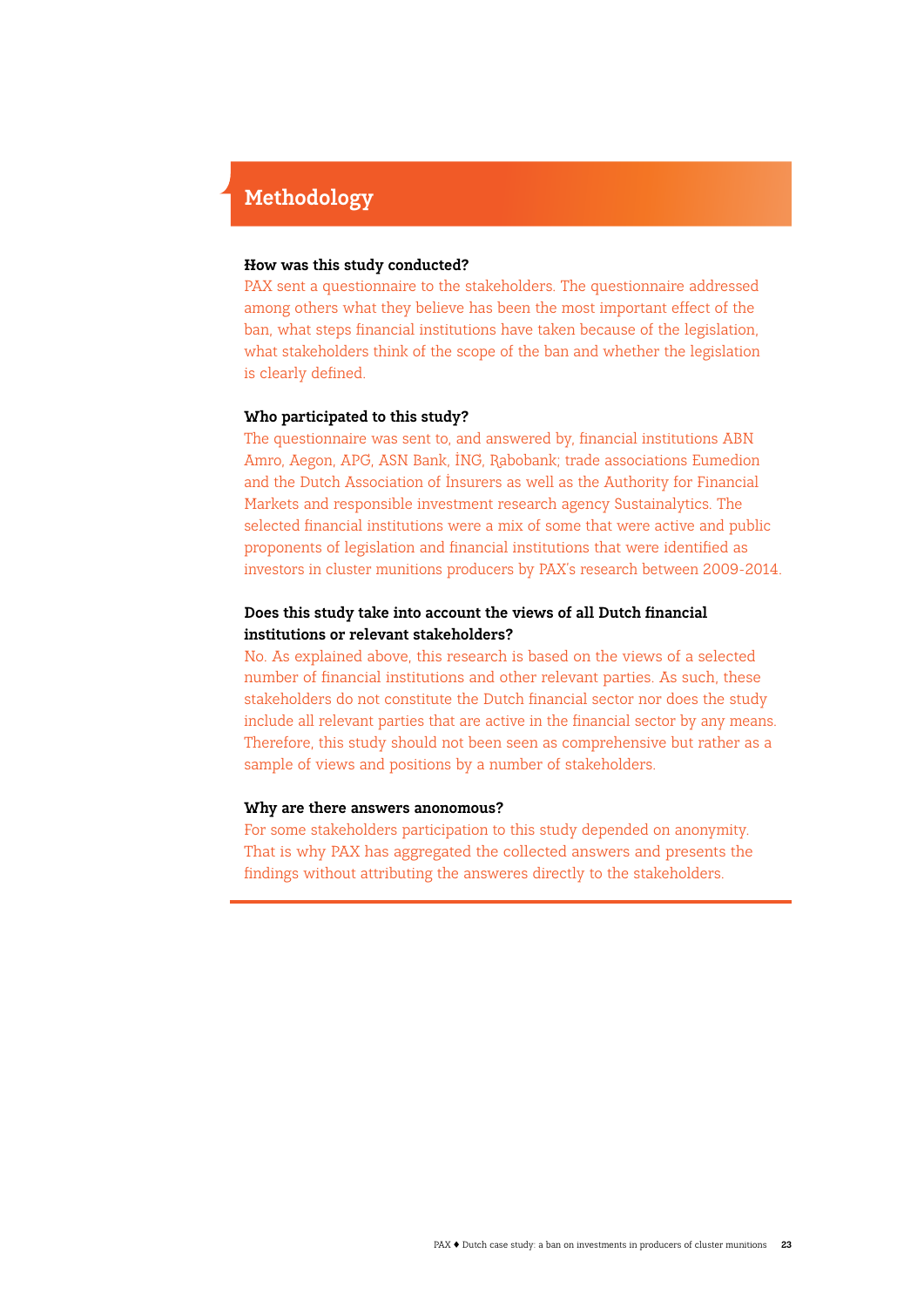#### **2.4.1 Preceived positive effects of the legislation**

Firstly, it must be noted that all financial institutions that participated in the study stated that they already had policies in place banning investment in cluster munitions even before the Dutch legislation entered into force, which for some can be traced back to the public outcry in 2007 and active campaigning by non-governmental organisations. This led to a growing realisation that investing in companies involved in cluster munitions posed undesirable ethical and reputational risks.

However, before the legislation came into effect, it was up to the financial institutions themselves to decide if they had a cluster munitions policy in place and perhaps more importantly, how far they wanted it to go. Therefore, cited as the most important effect of the law by the majority of the stakeholders, is that the legislation created a level playing field for financial institutions and has created clarity of what is expected. The prohibition, as such, has set a norm for excluding investments in companies involved with cluster munitions. Three stakeholders volunteered the view that the prohibition likely diminished access to capital for cluster munitions producers.

Interestingly, a number of stakeholders expressed the view that the ban has had a 'spillover' effect. According to these stakeholders, the Dutch ban has increased awareness about investment in controversial weapons producers, both in the Netherlands and elsewhere. One stakeholder mentioned that foreign asset managers have started to apply cluster munitions exclusions more strictly to their Dutch mandates. Another stakeholder said the legislation encouraged it to sharpen its cluster munitions policy by applying it to the external managers it works with. Mentioned as another positive effect of the legislation is that it has prompted research providers and screening agencies to develop more and improved products to help financial institutions to implement the ban.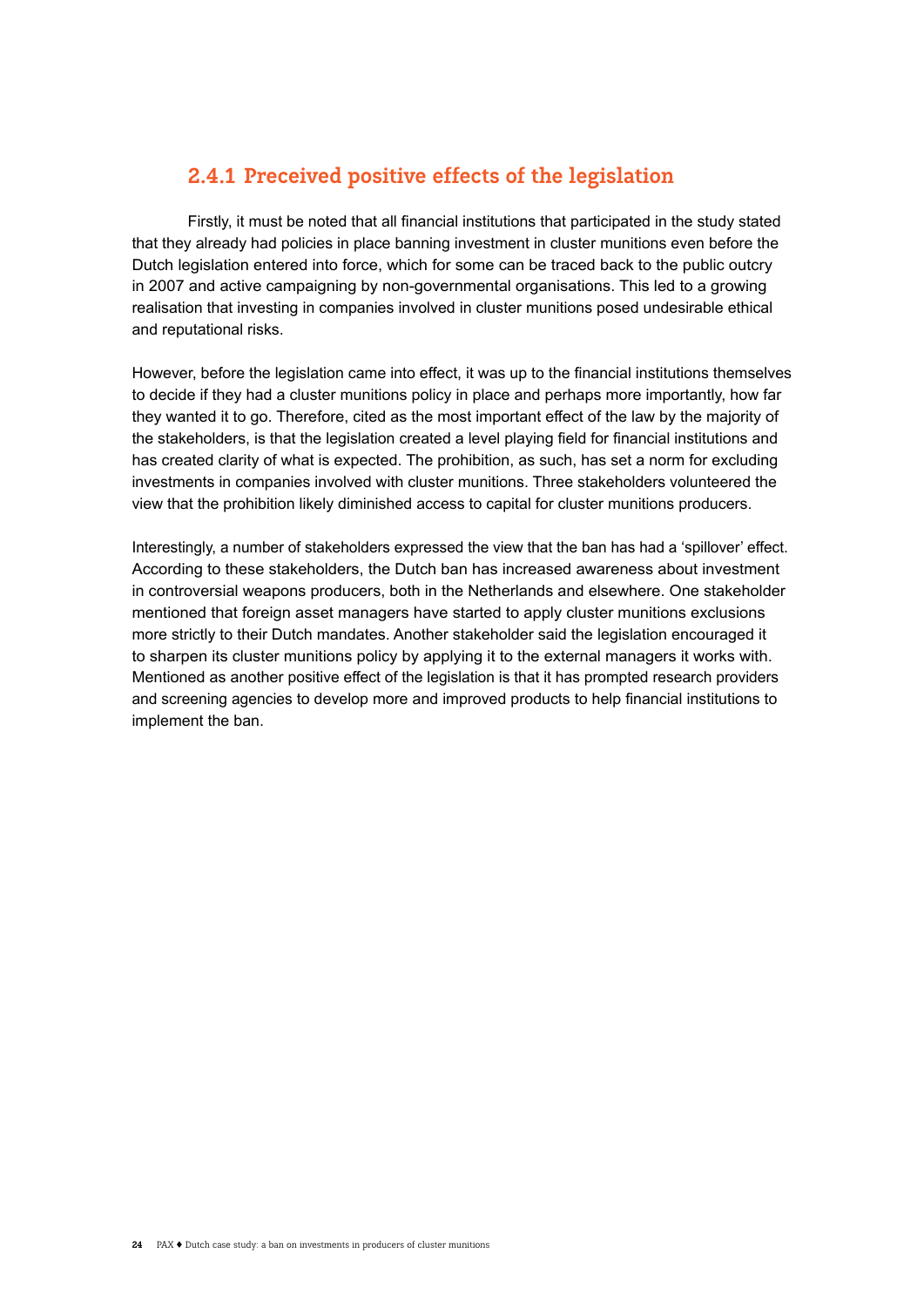#### **Perceived positive effects of the disinvestment legislation**

- ! The prohibition offered clarity and direction for the financial sector
- ! The prohibition created a level playing field for all financial institutions in the Netherlands
- ! The prohibition set a (minimum) norm for the financial sector while giving financial institutions the possibility to go beyond what is legally required
- ! The prohibition led foreign asset managers to apply cluster munitions exclusions more strictly to their Dutch mandates
- The prohibition led to institutionalization of compliance procedures and thorough screening of portfolios
- The prohibition increased consideration by research providers to offer better and specialized products in order for financial institutions to implement the prohibition
- The prohibition increased awareness about investment in controversial weapons producers (both in the Netherlands and elsewhere)
- The prohibition is likely to diminish access to capital for cluster munitions producers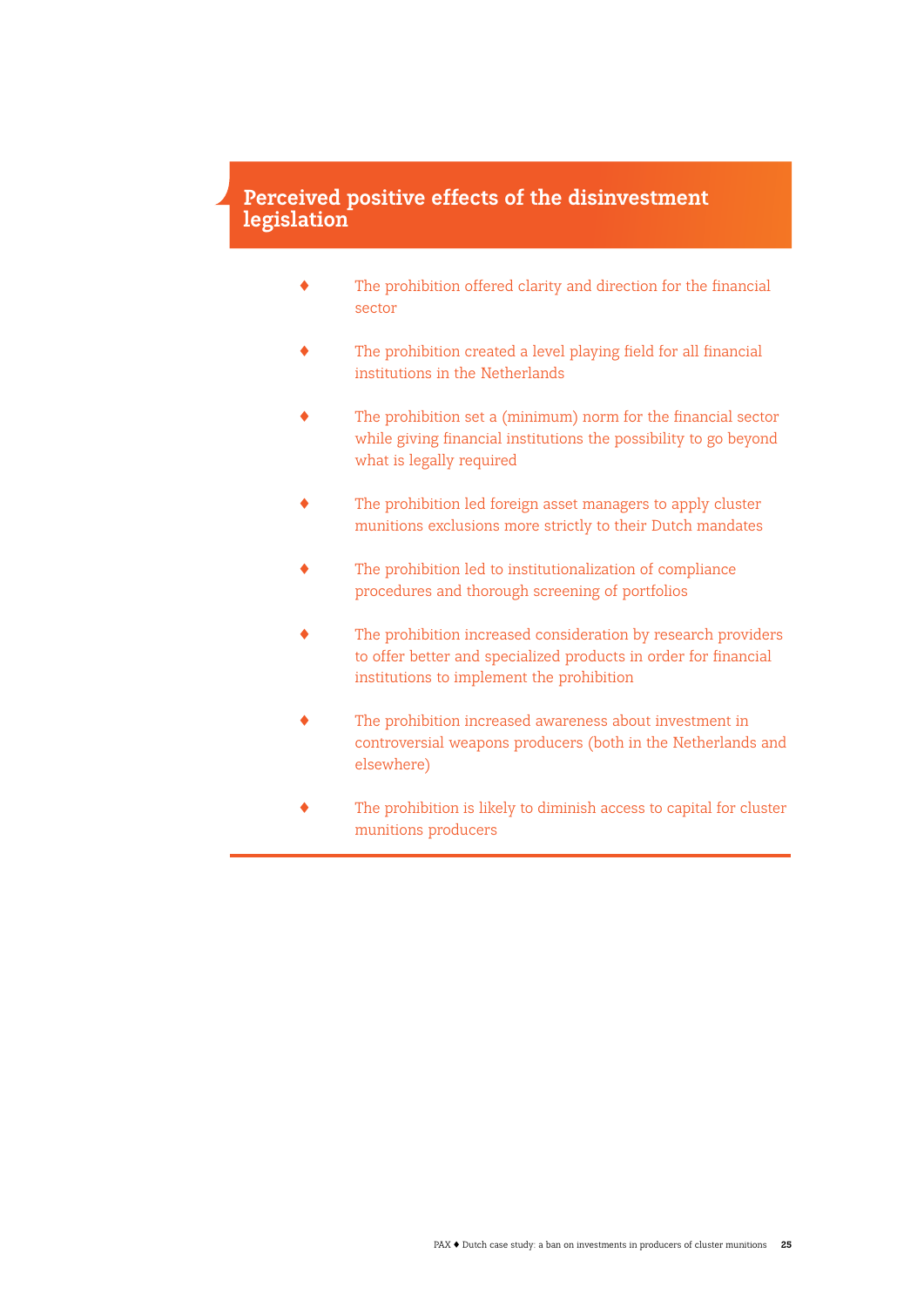#### **2.4.2 Perceived negative effects of the legislation**

In terms of negative effects of the legislation, a few stakeholders believe the legislation is too limited in scope and argue that the legislation potentially diminishes financial institutions' own responsibility and flexibility to go beyond what is legally required. One stakeholder is of the opinion that the exceptions (for instance for investments in index funds) should have been eliminated.<sup>22</sup>

Regardless of the stakeholders' opinion whether the scope is too narrow or just right, most indicated that the Dutch ban is clear in its definition and what is meant by 'direct' investment. Yet, one stakeholder said it would have preffered more guidance on the ban's exeptions for investments in indices or investment funds by third parties.

The legislation has raised some negative feedback regarding the perceived economic consequences. These are mostly seen to affect financial institutions, although one stakeholder pointed out that cluster munitions producers do not depend only on financial institutions for capital. One stakeholder suspected the legislation led to an increase in costs related to compliance for financial institutions. While stakeholders generally share the view that the Dutch ban created a level playing field for Dutch financial institutions, some argue that it created a disadvantage vis-a-vis financial institutions from other European countries and the United States that do not have similar laws, or that it dimished Dutch financial institutions' competitiveness. Related, one stakeholder said it would prefer uniformity at, at least, the European level on this issue.

A number of stakeholders cited the lack of an official exclusion list as problematic. Since neither the legislator, the supervisory authority, or any other body, provides an official exclusion list, there is a lack of clarity for financial institutions about which companies fall under the scope of the prohibition. Stakeholders indicated this leads to confusion and uncertainty; they would have preferred the legislator to have drawn up a list to this end when the ban came into effect.

22 By contrast, another stakeholder stated explicitly that the scope of the ban could not have been extended to also cover so-called indirect investments as this would have created practical implementation issues.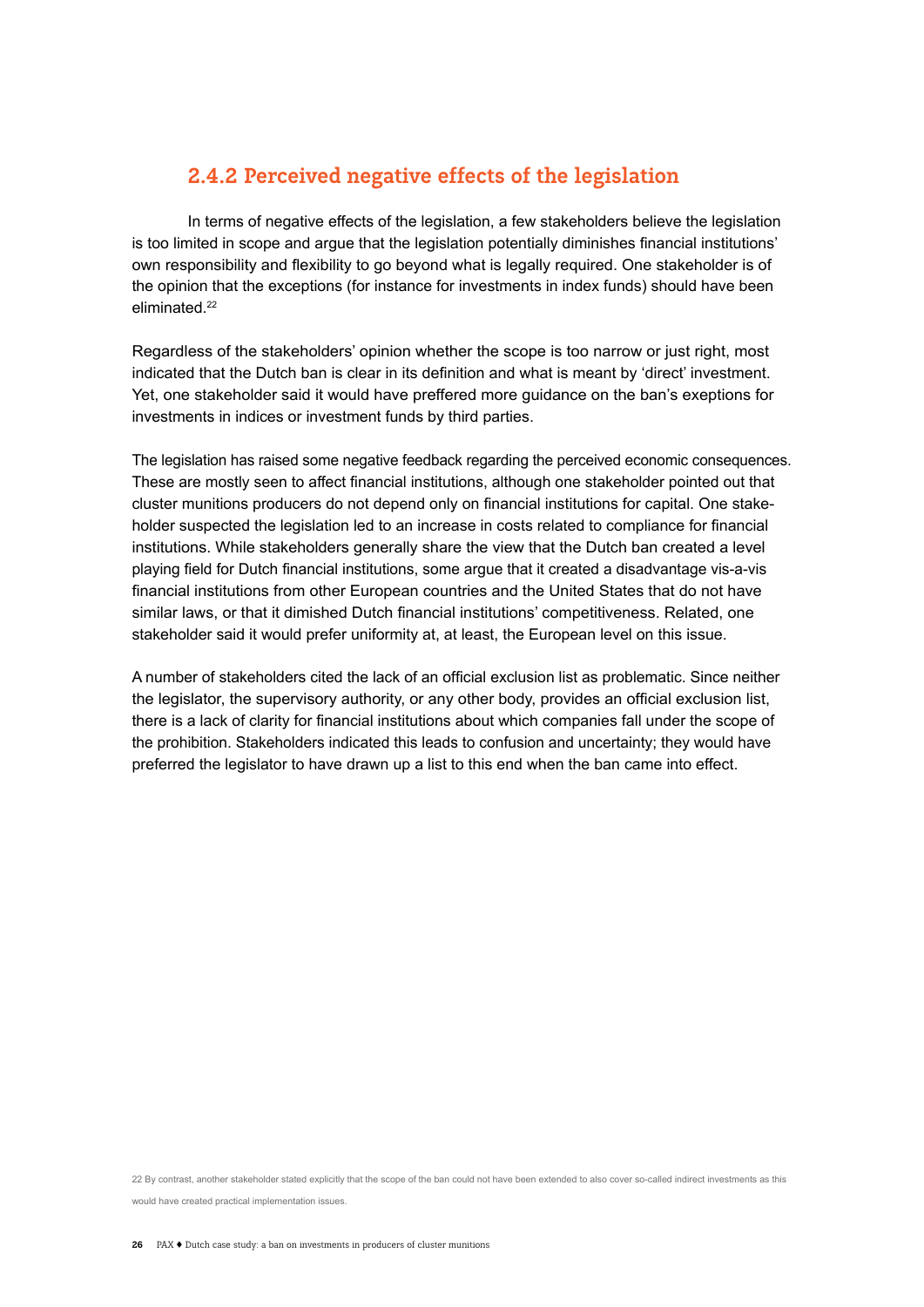#### **Perceived negative effects of the disinvestment legislation**

- $\blacklozenge$  The prohibition moved the issue of investing in cluster munitions producers from the corporate social responsibility debate to the juridical domain, potentially undermining financial institutions intrinsic motivation to go beyond what is legally required
- $\blacklozenge$  The prohibition led to a (minimum) level playing field in the Netherlands, but resulted in an uneven playing field in the European or global context
- ! The prohibition itself does not provide for an exclusion list which creates uncertainty for financial institutions about which companies are banned from investment. While the financial sector constructed an indicative list, this list is not public or easily accessible
- The prohibition potentially led to increased costs for internal regulation and compliance mechanisms
- The prohibition's scope is too limited (f.e. it should have covered all indexed investments, third party investment and have eliminated the exclusion for non-cluster munitions related projects)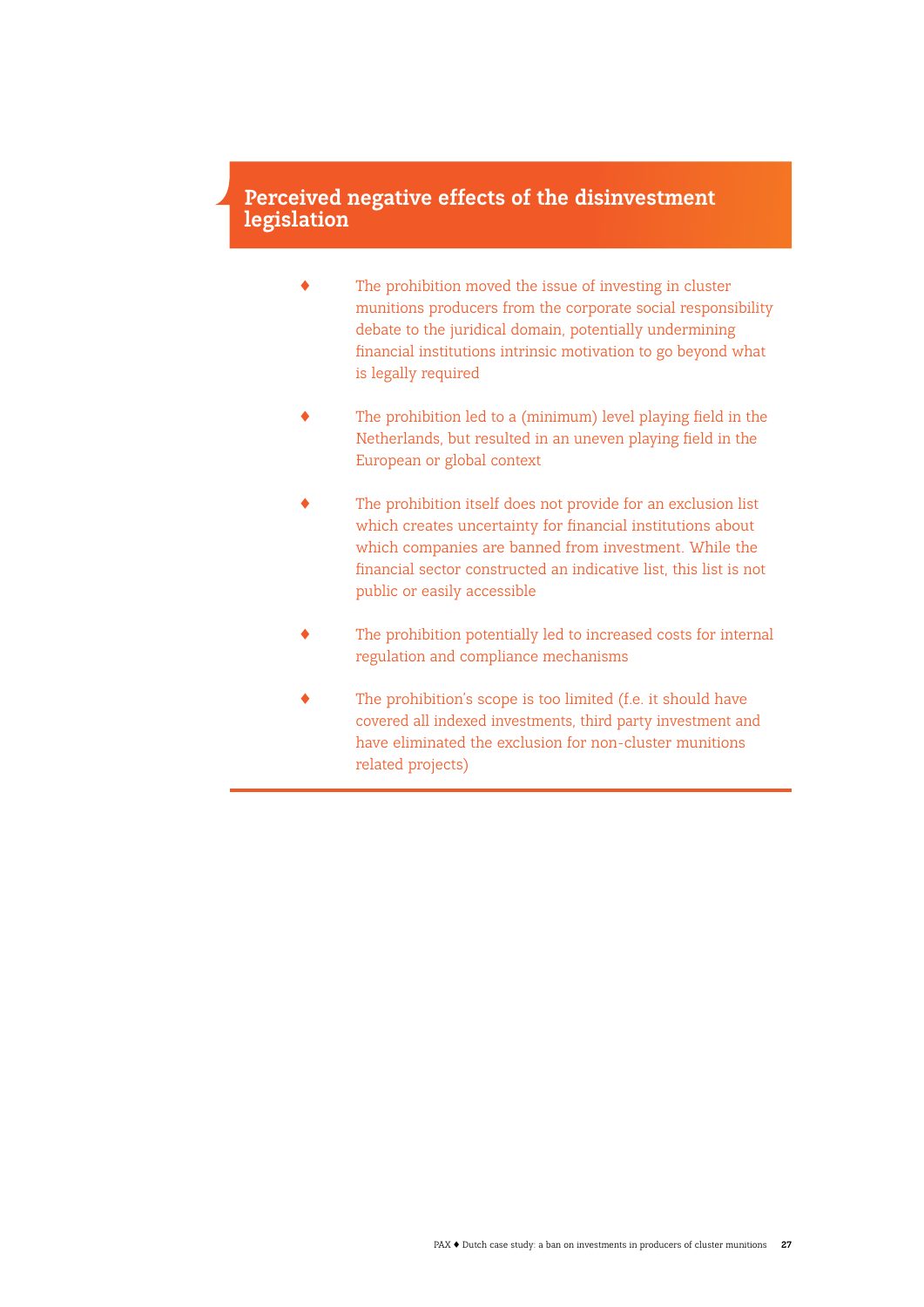#### **2.4.3 Conclusion**

Most of the stakeholders are of the opinion that the ban sets a clear (minimum) standard and provides clarity for the financial sector. This is generally perceived as the biggest impact of the Dutch ban on direct and demonstrable investments. While some might argue that a legal prohibition diminishes financial institutions' intrinsic motivation to go beyond what is legally required, others hold that nothing prevents financial institutions from adopting more extensive measures. In fact, some have indeed done so. Similarly, whereas some financial institutions may lament a (perceived) loss in competitiveness with peers from countries without investment restrictions, all stakeholders agree that investment in companies involved with cluster munitions is objectionable. There seems to be no debate amongst financial institutions or other stakeholders that cluster munitions producers make uneligible business partners.

If there is one thing that stands out from the stakeholders' responses, it is the need for clarity. On the one hand, this need has been met by the creation of the prohibition itself, which has set a norm for all financial institutions. The legislation and its definitions are mostly clear and the regulator has published information on its implementation. However, the need for clarity about which companies are in practice to be excluded from investment is not adequately met by the prohibition itself, the legislator or the regulator. While the creation of an indicative list by the financial sector, facilitated by the AFM, is seen as helpful in this regard, stakeholders indicated they would have preffered that the legislator had provided such a list when the ban came into effect  $\blacklozenge$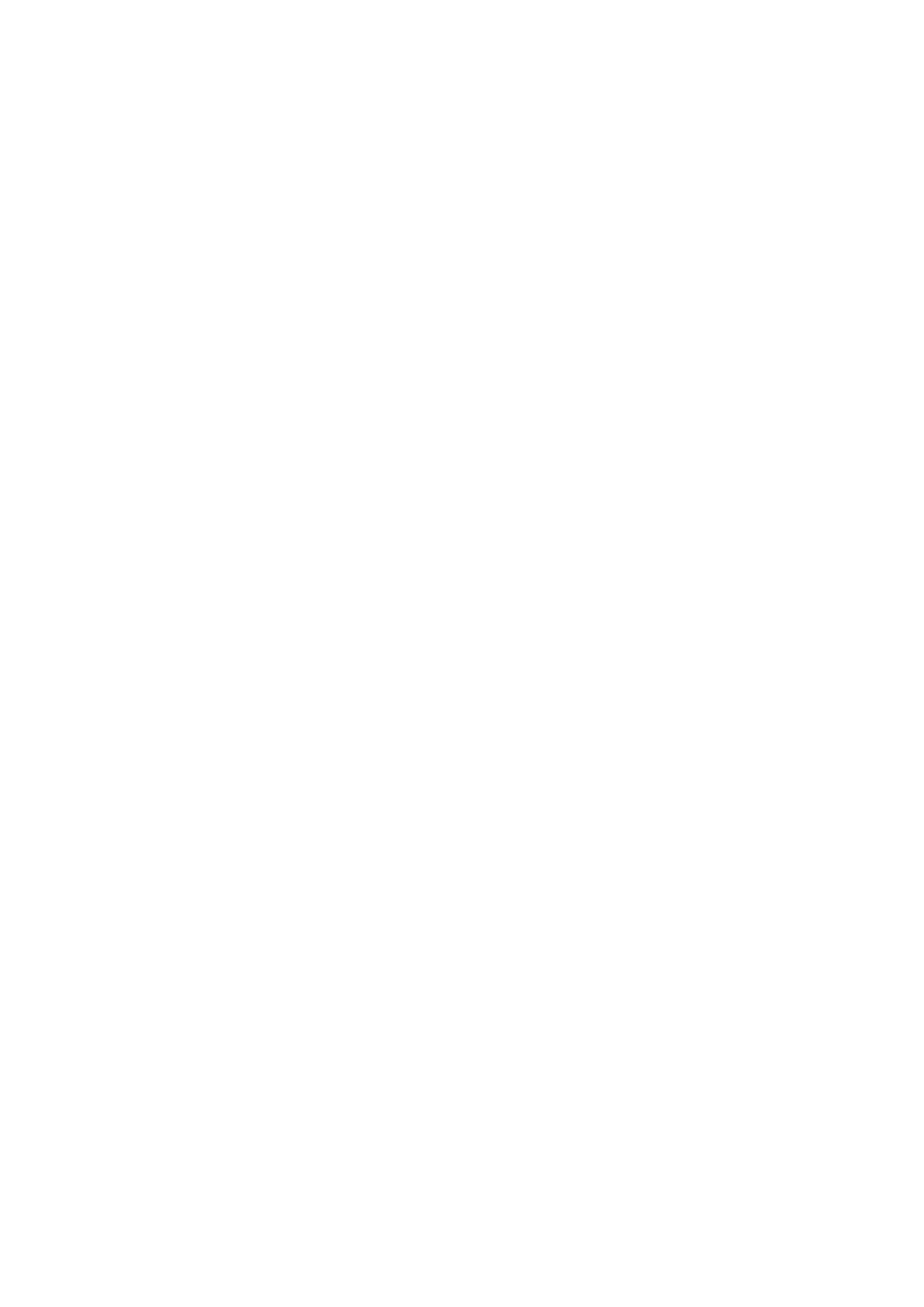## 3. Conclusion

T here is a growing number of states that have indicated investments in cluster munitions are, or can be seen as, prohibited under the Convention on Cluster Munitions (CCM) and currently ten states have installed national are, or can be seen as, prohibited under the Convention on Cluster Munitions (CCM) and currently ten states have installed national legislation to ban these types of investments. However, the majority of governments that have joined the CCM and views known and/or enacted legislation to prohibit investment in cluster munitions producers. It seems a contradiction that a state would oppose the unacceptable humanitarian harm caused by cluster munitions, yet does not ban the supply of capital to cluster munitions producers.

Beyond the moral en legal argument, this case study shows it is not only possible to install disinvestment legislation, financial institutions and other stakeholders largely agree that such a ban is a positive development. The Dutch ban on direct and demonstrable investments in cluster munitions producers has provided clarity and direction for the financial sector. Furthermore, the legislation created a level playing field for all financial institutions in the Netherlands. Finally, the Dutch legislation shows that, even if a country has already drawn up national legislation to implement the Convention on Cluster Munitions or has already ratified the CCM, it is not too late to establish a separate disinvestment legislation.

What stands out from this study is financial institutions' need for clarity. Therefore, it is important that disinvestment legislation is comprehensively and specifically defined. Secondly, it is important to provide clarity about which companies are to be excluded from investments as a result of the legislation. Consequently, states should draw up an exclusion list, wether by public institutions, ethical councils or other actors speciafically assigned to audit the implementation of the law.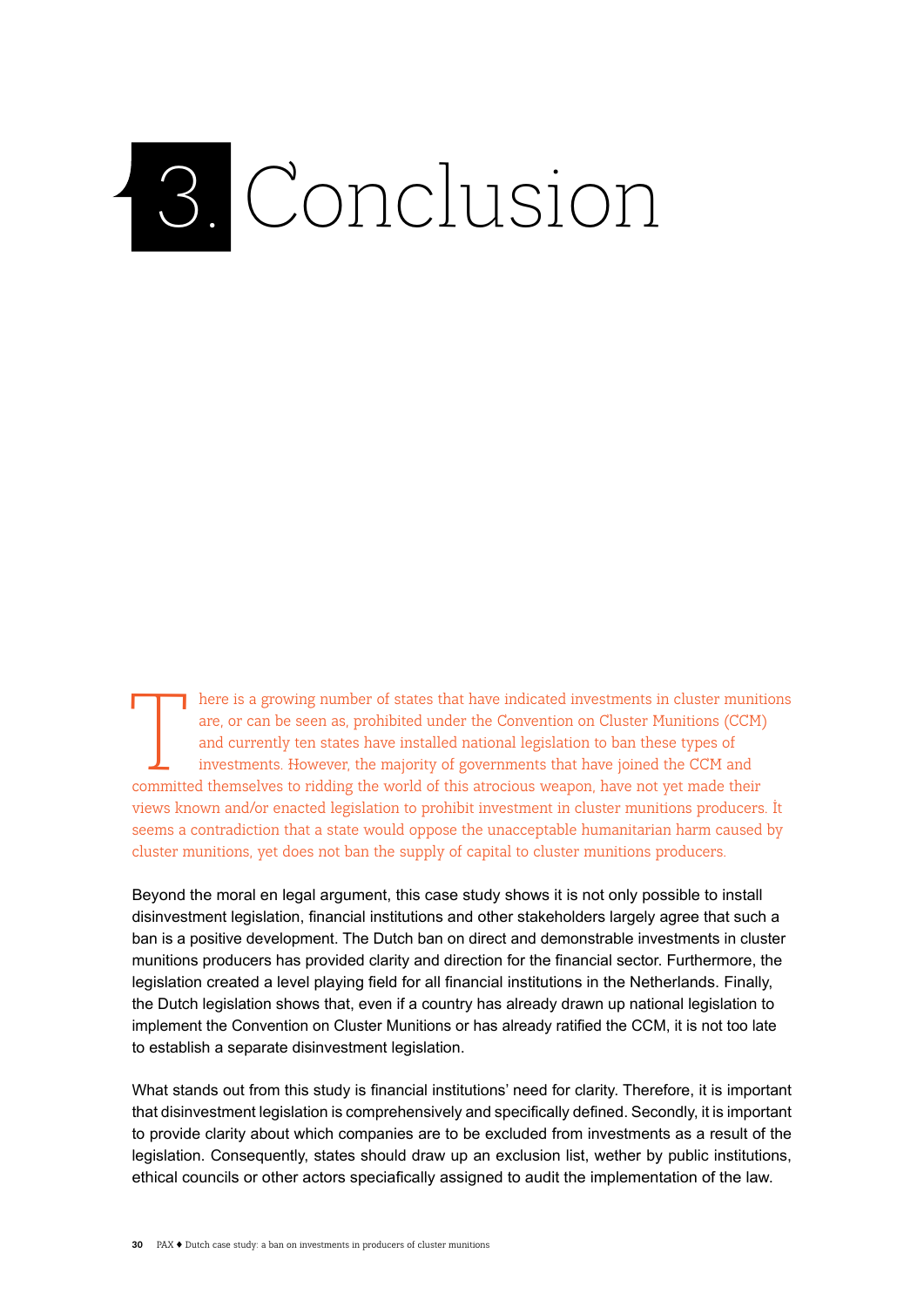Stemming from their commitment to a world free of cluster munitions, governments should take their responsibility and make sure investments in cluster munitions producers end. Therefore, states should:

- $\bullet$  Explicitly acknowledge that the treaty prohibits investment in cluster munitions under the 'prohibition on assistance' under article 1(1)c of the Convention.
- ! Install legislation that prohibits investment in companies that develop and/or produce (key components of) cluster munitions or explosive submunitions.

At the Fifth Meeting of States Parties in San José, Costa Rica, the Netherlands encouraged disinvestment legislation by other states. It said that "[...] PAX underlined the impact and importance of [...] disinvestment measures. We call upon other member states, who have not done so yet, to take similar measures."xxii We join this call and encourage states to establish national legislation banning investments in cluster munitions producers, building on the positive examples from states that already have such laws in place.  $\blacklozenge$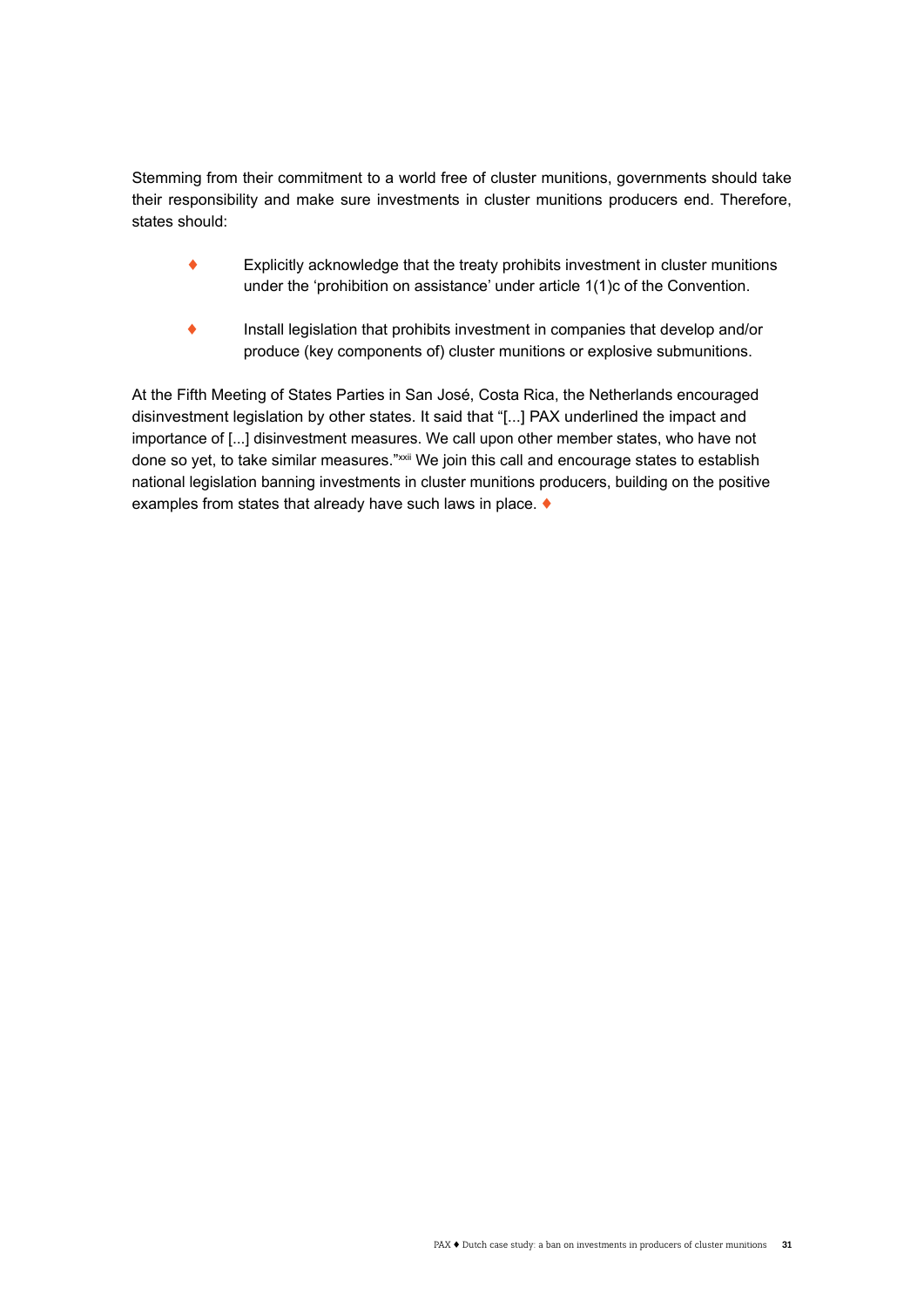### References

i Human Rights Watch, "Ukraine: more civilians killed in cluster munitions attacks", 18 March 2015, available at https://www.youtube.com/watch?v=ObKB1jCB7Oo.

ii Human Rights Watch, "Ukraine: more civilians killed in cluster munitions attacks", 18 March 2015, available at http://www.hrw.org/news/2015/03/19/ukraine-more-civilians-killed-cluster-munition-attacks.

iii Cluster Munition Coalition, "Treaty Status", available at http://www.stopclustermunitions.org/en-gb/the-treaty/treaty-status.aspx.

iv Cluster Munition Coalition, "CMC Policy Paper on the Convention on Cluster Munitions", May 2015, available at http://www.stopclustermunitions.org/media/1844663/Convention-on-Cluster-Munitions-Briefing-English-2015.pdf.

v Zembla, "the Cluster Bomb feeling", 18 March 2007, available at http://zembla.vara.nl/seizoenen/2007/afleveringen/18-03-2007.

vi Fair Bank Guide (in corporation with IKV Pax Christi), "Banks and weapons: a practice study", 1 July 2009, available at http://eerlijkegeldwijzer.nl/media/1046/2009-07-praktijkonderzoek-wapens.pdf.

vii Motion by Van Velzen (Socialist Party)/Van Dam (Labour Party), adopted on 8 December 2009, Reference: Kamerstuk (Parliamentary papers) 22 054, No. 150.

viii Summary of the plenary debate on "The government's response to the adopted motion by the Members Van Velzen and Van Dam regarding a prohibition for Dutch financial institutions to invest in cluster munitions (22054, Nos. 155 and 158)," 22 September 2010. For the record of the debate on 22 September 2010. See also Uri Rosenthal, Minister of Foreign Affairs, and Hans Hillen, Minster of Defence, "Memorandum of Reply to the Approval of the Convention on Cluster Munitions (Treaty Series 2009, 45) Effected on 30 May 2008," 30 November 2010.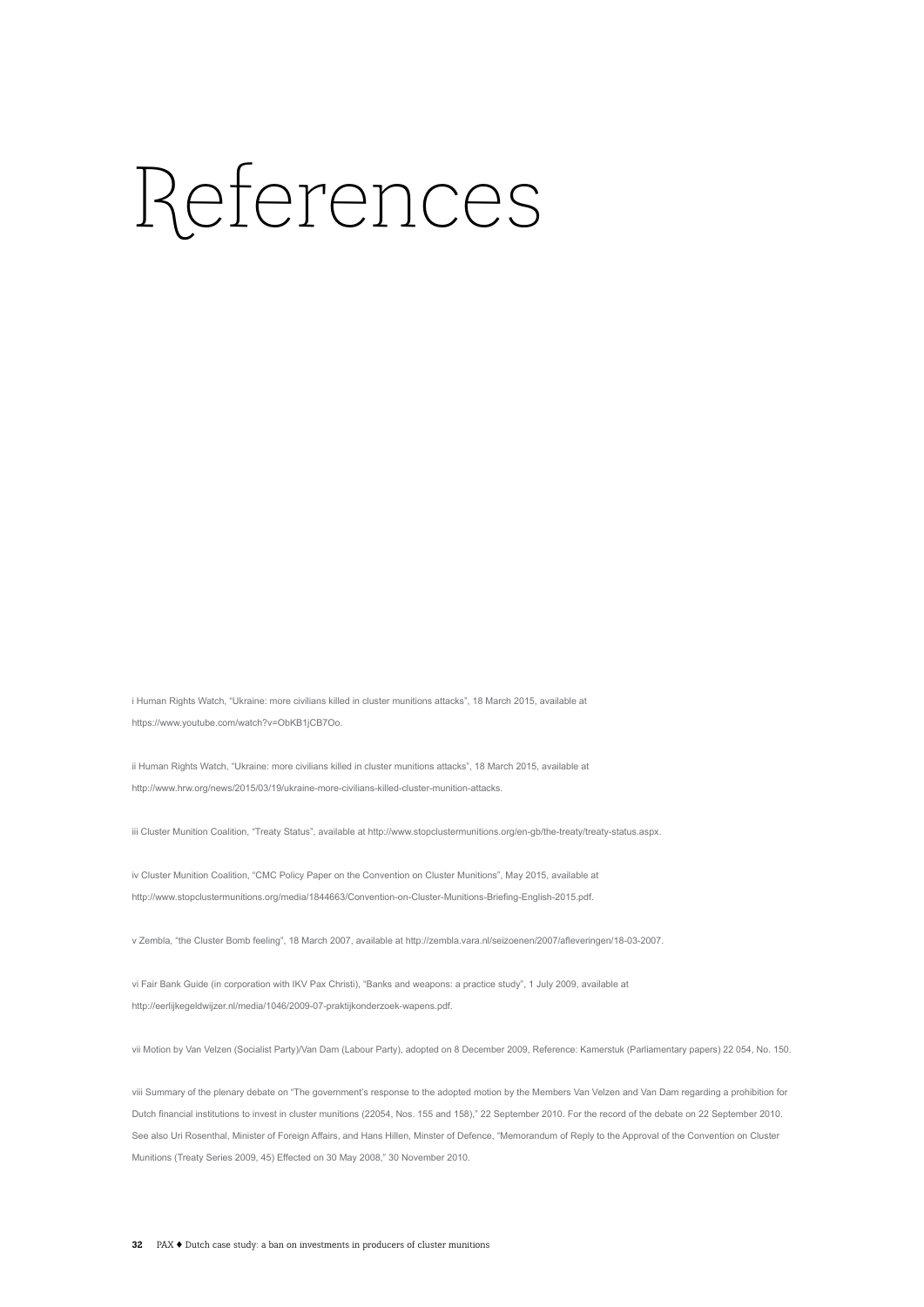ix Motion by Haubrich-Gooskens (Labour Party), Reference: Kamerstuk (Parliamentary papers) 32 187-(R1902), letter F, adopted 29 March 2011. Motion by Voordewind (Christian Union) and Eijsink (Labour Party), Reference: Kamerstuk (Parliamentary papers) 33000-X, No. 57, adopted on 13 December 2011.

x Jan Kees de Jager, Minister of Finance, "Letter concerning the status of the implementation of the motion Haubrich-Gooskens concerning a prohibition on direct investments in cluster munitions," Reference: Kamerstuk (Parliamentary papers) 32187-(R1902) No. M, 21 March 2012.

xi Officiële Bekendmakingen, "22054 Wapenexportbeleid" (Official Notice, "22054 arms export policy"), Kamerstuk (Parliamentary papers) 22054, No. 206, 7 December 2012.

xii "Decree of 21 December 2012 to amend the Market Conduct Supervision (Financial Institutions) Decree, the Market Abuse (Financial Supervision Act) Decree, the Prudential Rules (Financial Supervision Act) Decree and other decisions in the domain of the financial markets (Financial Markets (Amendment) Decree 2013", 28 December 2012, available at zoek.officielebekendmakingen.nl/stb-2012-695.html.

xiii Ministry of Finance, "Draft Amendment Decree on Financial Markets 2013", 14 April 2012, available at www.internetconsultatie.nl/wijzigingsbesluitfm2013.

xiv "So called dual use components that can also be used for purposes other than cluster munitions, fall outside the scope of this decree." ("Zogeheten dual use onderdelen, die ook te gebruiken zijn voor andere doeleinden dan clustermunitie, vallen daarmee buiten de reikwijdte van deze bepaling."). "Besluit van 21 december 2012 tot wijziging van het Besluit Gedragstoezicht financiële ondernemingen Wft, het Besluit marktmisbruik Wft, het Besluit prudentiële regels Wft, alsmede enige andere besluiten op het terrein van de financiële markten (Wijzigingsbesluit financiële markten 2013)" ("Decree of 21 December 2012 to amend the Market Conduct Supervision (Financial Institutions) Decree, the Market Abuse (Financial Supervision Act) Decree, the Prudential Rules (Financial Supervision Act) Decree and other decisions in the domain of the financial markets (Financial Markets (Amendment) Decree 2013"), 28 December 2012, available at zoek.officielebekendmakingen.nl/stb-2012-695.html.

xv "Besluit van 21 december 2012 tot wijziging van het Besluit Gedragstoezicht financiële ondernemingen Wft, het Besluit marktmisbruik Wft, het Besluit prudentiële regels Wft, alsmede enige andere besluiten op het terrein van de financiële markten (Wijzigingsbesluit financiële markten 2013)" ("Decree of 21 December 2012 to amend the Market Conduct Supervision (Financial Institutions) Decree, the Market Abuse (Financial Supervision Act) Decree, the Prudential Rules (Financial Supervision Act) Decree and other decisions in the domain of the financial markets (Financial Markets (Amendment) Decree 2013"), 28 December 2012, available at zoek.officielebekendmakingen.nl/stb-2012-695.html.

xvi "Besluit van 21 december 2012 tot wijziging van het Besluit Gedragstoezicht financiële ondernemingen Wft, het Besluit marktmisbruik Wft, het Besluit prudentiële regels Wft, alsmede enige andere besluiten op het terrein van de financiële markten (Wijzigingsbesluit financiële markten 2013)" ("Decree of 21 December 2012 to amend the Market Conduct Supervision (Financial Institutions) Decree, the Market Abuse (Financial Supervision Act) Decree, the Prudential Rules (Financial Supervision Act) Decree and other decisions in the domain of the financial markets (Financial Markets (Amendment) Decree 2013"), 28 December 2012, available at zoek.officielebekendmakingen.nl/stb-2012-695.html.

xvii "Besluit van 21 december 2012 tot wijziging van het Besluit Gedragstoezicht financiële ondernemingen Wft, het Besluit marktmisbruik Wft, het Besluit prudentiële regels Wft, alsmede enige andere besluiten op het terrein van de financiële markten (Wijzigingsbesluit financiële markten 2013)" ("Decree of 21 December 2012 to amend the Market Conduct Supervision (Financial Institutions) Decree, the Market Abuse (Financial Supervision Act) Decree, the Prudential Rules (Financial Supervision Act) Decree and other decisions in the domain of the financial markets (Financial Markets (Amendment) Decree 2013"), 28 December 2012, available at zoek.officielebekendmakingen.nl/stb-2012-695.html.

xviii "Besluit van 21 december 2012 tot wijziging van het Besluit Gedragstoezicht financiële ondernemingen Wft, het Besluit marktmisbruik Wft, het Besluit prudentiële regels Wft, alsmede enige andere besluiten op het terrein van de financiële markten (Wijzigingsbesluit financiële markten 2013)" ("Decree of 21 December 2012 to amend the Market Conduct Supervision (Financial Institutions) Decree, the Market Abuse (Financial Supervision Act) Decree, the Prudential Rules (Financial Supervision Act) Decree and other decisions in the domain of the financial markets (Financial Markets (Amendment) Decree 2013"), 28 December 2012, available at zoek.officielebekendmakingen.nl/stb-2012-695.html.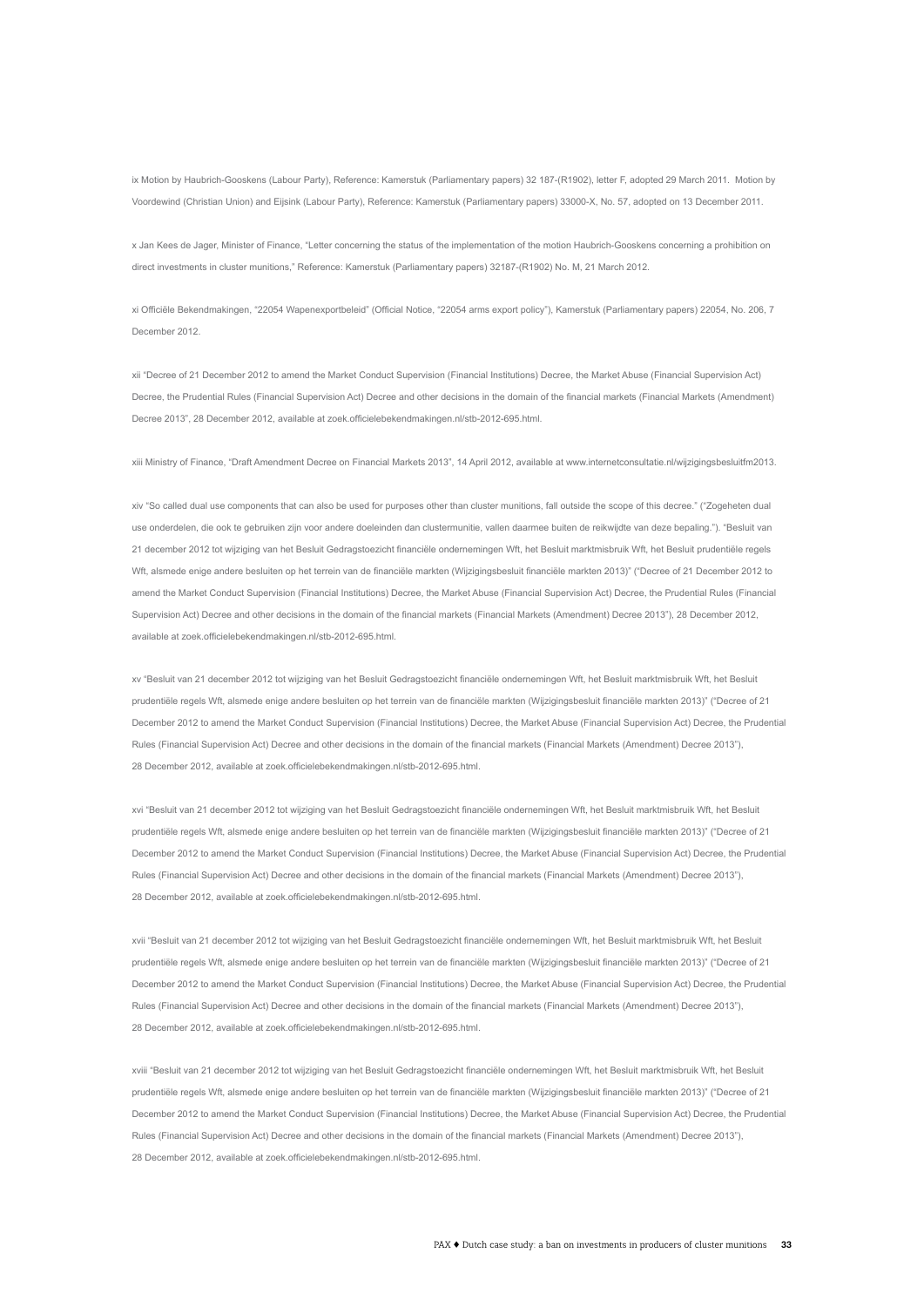xix The Netherlands Authority for Financial Markets, "Frequently Asked Questions", available at http://www.afm.nl/en/professionals/veelgestelde-vragen/marktmisbruik-clustermunitie-investeringsverbod.

xx IKV Pax Christi, "Investeringen in producenten van clustermunitie door Nederlandse financiële instellingen" (" Investments in producers of cluster munitions by Dutch financial institutions"), 2010, available at http://www.paxvoorvrede.nl/media/files/nederlandse-investeringen-in-clustermunitie-ikvpc-210510-rb-def. pdf; IKV Pax Christi, "Investeringen van Nederlandse financiële instellingen in clustermunitie producenten. Een fact sheet van IKV Pax Christi en Profundo" ("Investments by Dutch financial institutions in cluster munitions producers. A fact sheet by IKV Pax Christi and Profundo"), 2012, available at http://www.paxvoorvrede.nl/media/files/investeringen-van-nederlandse-financiele-instellingen-in-clustermunitieproducenten\_0.pdf.

xxi Email from Paul-Willem van Gerwen, Head Efficient Capital Markets at the Authority for Financial Markets to Suzanne Oosterwijk, Policy Officer at PAX, dated 2 July 2015.

xxii Statement of the Netherlands, Convention on Cluster Munitions Fifth Meeting of States Parties, 2 September 2014, available at https://www.clusterconvention.org/files/2014/09/Netherlands1.pdf.